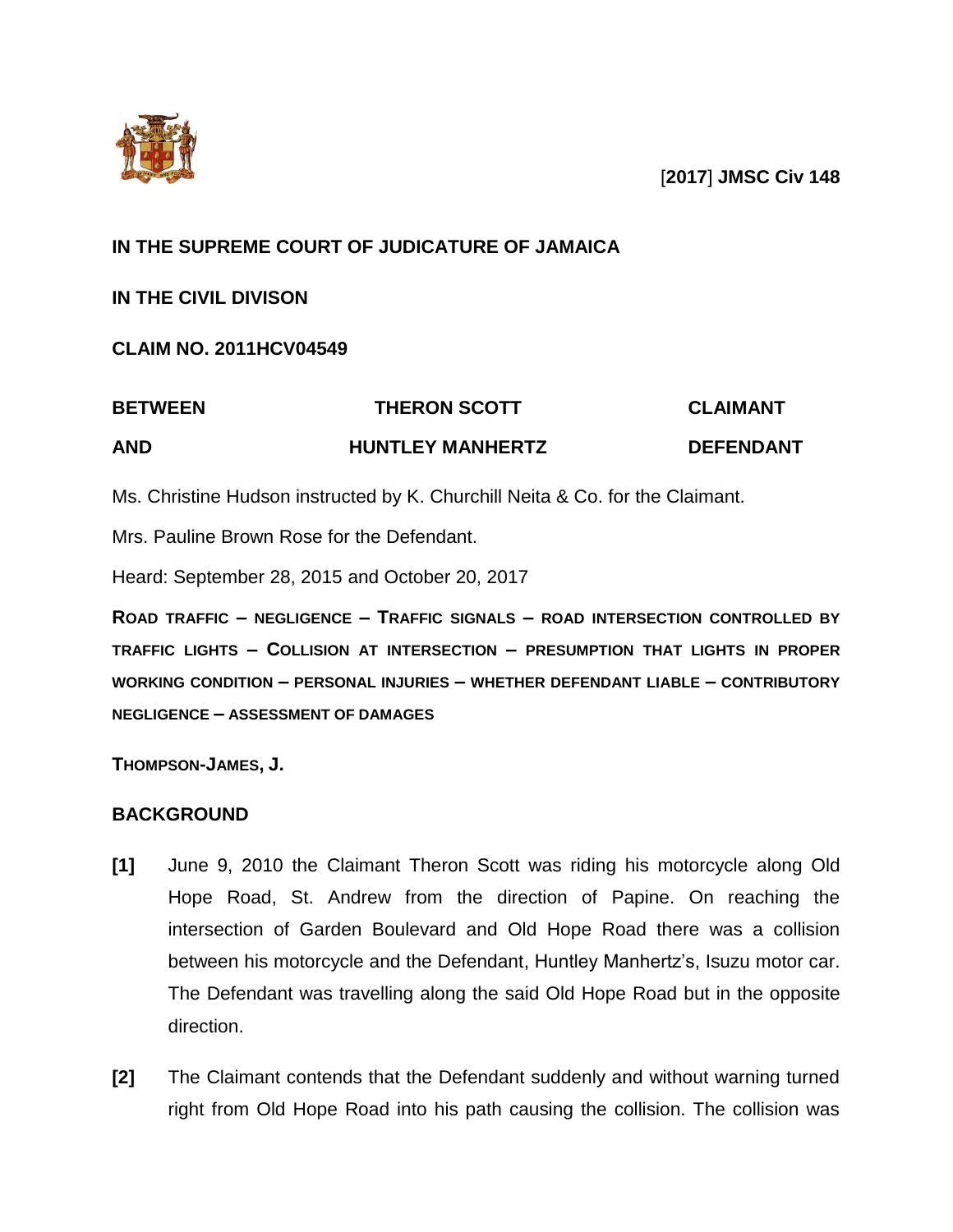caused solely by the negligence of the Defendant. The Defendant's contention is that the accident was caused solely by the negligence of the Claimant in that, amongst other, the Claimant disobeyed the stop light and failed to yield to the Defendant's right of way or in the alternative the Claimant significantly contributed to the collision.

# **The Claim**

**[3]** The Claimant, by way of Claim Form dated July 4, 2011 and filed July 19, 2011, claims against the Defendant, Huntley Manhertz, to recover damages for negligence for that July 9, 2010, he was riding his Zongsheng motorcycle registered 3509F along Old Hope Road in the parish of St. Andrew when on reaching the intersection of Garden Boulevard, the Defendant driving motor vehicle registered 0302FQ travelling along the said main road in the opposite direction suddenly and without warning turned from Old Hope Road into the path of the Claimant causing a collision as a consequence of which the Claimant sustained injuries, suffered loss and incurred expenses. The Claimant filed Particulars of Claim outlining the Particulars of Negligence, Particulars of Injuries, the effects of the injuries on his daily activities of living as well as Particulars of Special Damages.

## **The Defence**

- **[4]** The Defendant, in his defence dated and filed September 21, 2011, disputes the Claim on the following grounds:
	- i) The motor vehicle accident, the subject matter of these proceedings, was solely caused and/or in the alternative significantly contributed to by the Claimant, the driver of the motorcycle registered 3509F.
	- ii) The motor vehicle accident, the subject matter of these proceedings, was not as a result of any negligence on the part of the Defendant.
	- iii) The Claimant was author of his own misfortune.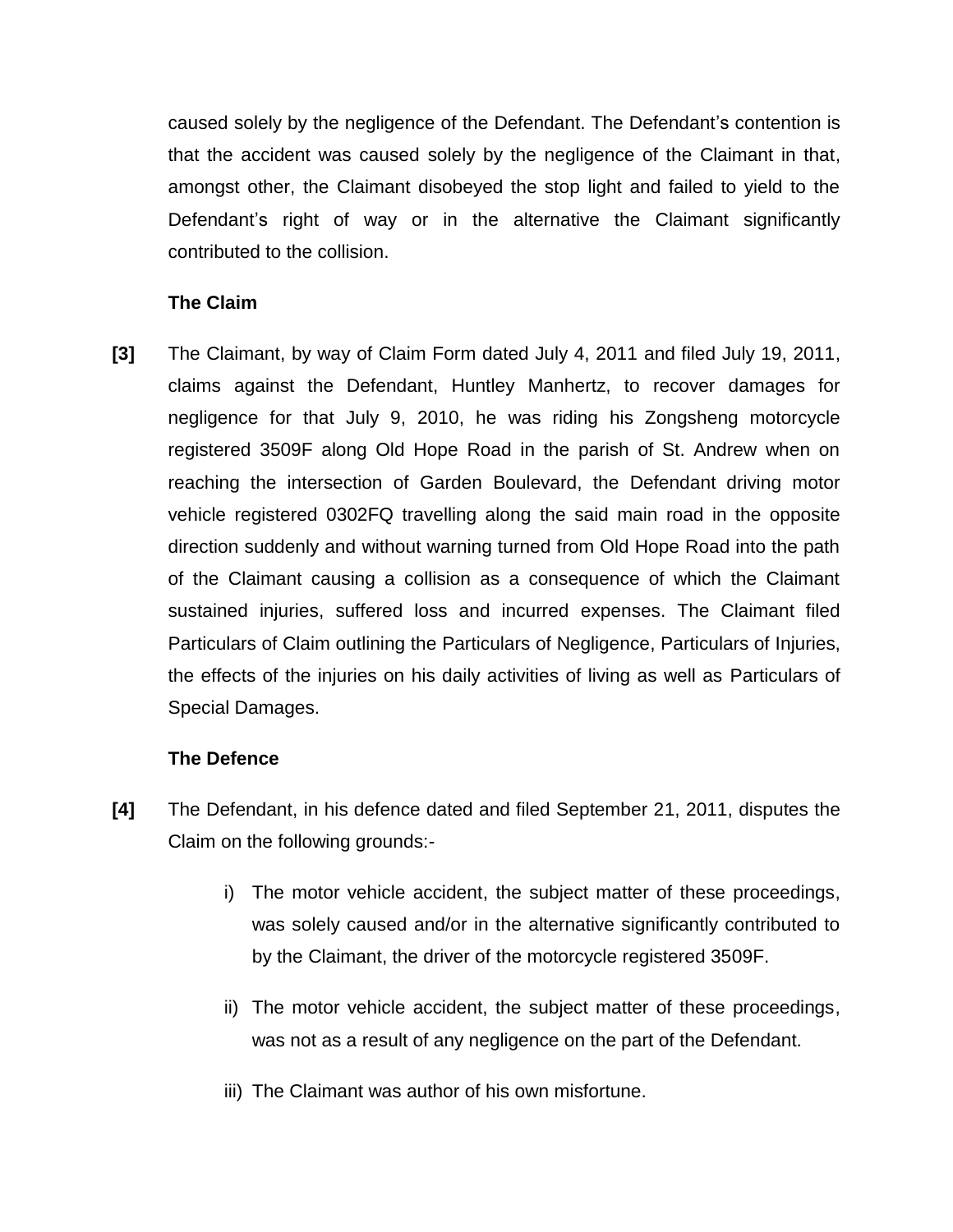The Defendant listed in his Particulars of Negligence that the Claimant:

- i) Disobeyed the stop light;
- ii) Failed to yield to the defendants right of way;
- iii) Collided into left rear side of Defendant's motor vehicle;
- iv) Failed to keep proper look out.

# **The Claimant's Account**

- **[5] Theron Scott** testifies that June 9, 2010 at about 1:30pm, he was riding his motorcycle registered 3509F along Old Hope Road, St. Andrew, travelling in the extreme right lane towards Barbican. Old Hope Road is a dual carriageway separated by an island. The intersection of Old Hope Road and Garden Boulevard is controlled by traffic light.
- **[6]** There are two (2) traffic lights on both sides of the road. The traffic light shows green to both traffic going in the opposite direction on the Hope Road. When the lights turn red the vehicle coming from Barbican can turn right onto Garden Boulevard on the filter green signal, when the filter green turns red vehicles coming from Garden Boulevard can turn onto Old Hope Road in the direction of Papine or Barbican.
- **[7]** Approaching the intersection of Garden Boulevard and Old Hope Road, the traffic light was showing green, so he rode through the intersection. He recalls a collision in a motorcar and the next thing he remembers is waking up in the hospital. He did not disobey the stop light and collided into the left rear of the Defendant's motor vehicle. The stop light was showing green to him when he drove through the intersection. The Defendant did not have the right of way as the filter light had stopped showing green to him for him to turn onto Garden Boulevard.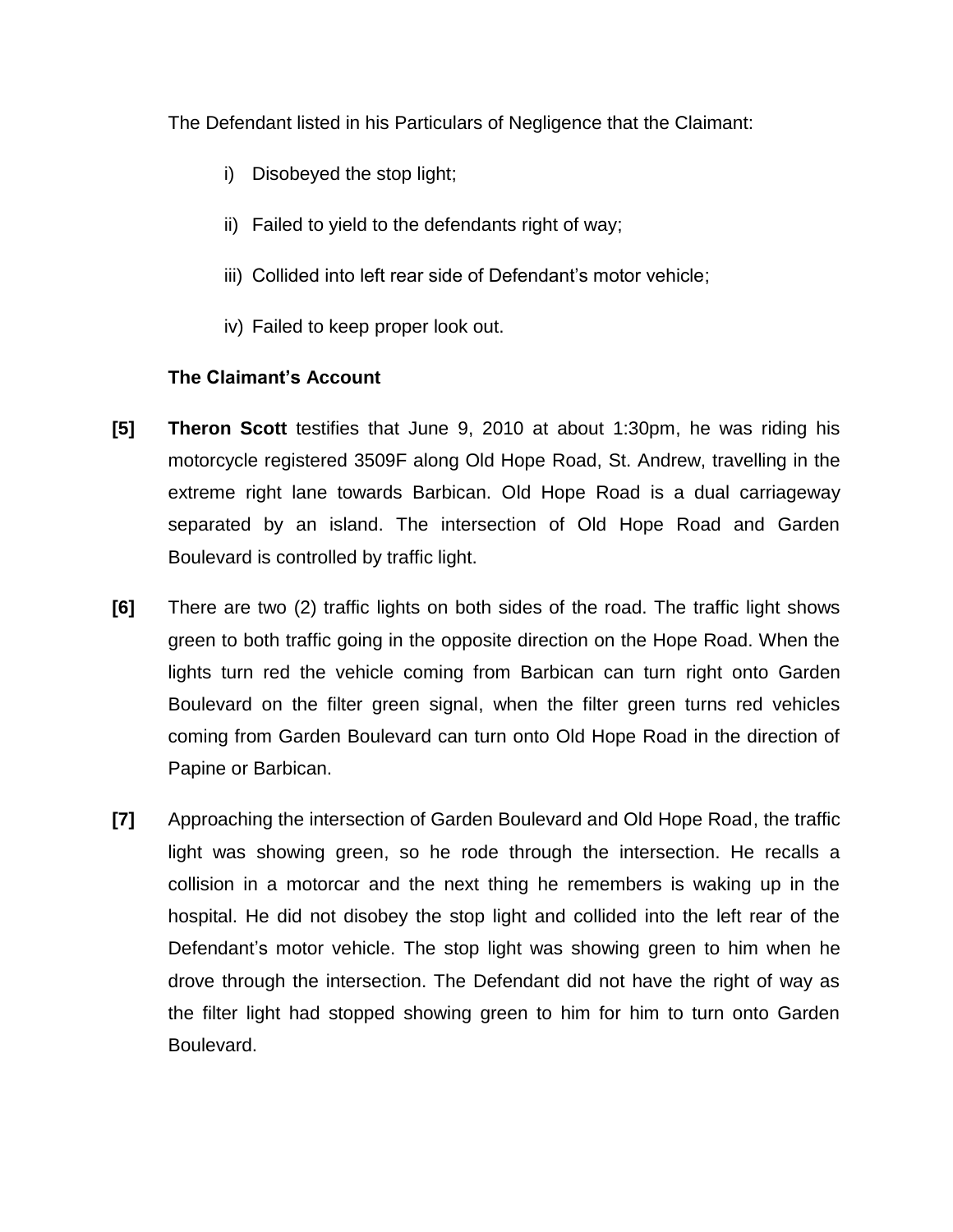- **[8]** In **cross-examination**, he testified that the day of the accident was not the first time that he was driving his motorcycle along Old Hope Road using that intersection. During that period, he would use the intersection about 5 times per week. He is very familiar with that intersection. He was riding for about three (3) years. He is a good rider. He agreed that whilst positioned riding towards Barbican, he would not be able to see the traffic light going in the opposite direction. He rode through the intersection at the speed he was travelling before. He did not see the Defendant's vehicle coming at all.
- **[9]** Coming from Papine it would be impossible to see what light was showing to the Defendant. However, if the person coming up turning onto Garden Boulevard has the green filter light, the Claimant would have the red light. When he got to the intersection, he did not see Defendant's vehicle at all. He did not observe the moving traffic. He could not say that the Defendant was speeding. He denied that he was going at a fast rate of speed. He denied that it was because he was going so fast that he was unable to stop or swerve away from the Defendant's vehicle.
- **[10]** He denied that the traffic light at the intersection facing him was on red and that he entered the intersection without care or caution and that he drove his motorcycle without caution that day. He was paying attention to the traffic. He does not know who took him to the hospital. He did not see anyone on the accident scene after the collision. He could not say what side of the Defendant's car he collided into.
- **[11]** In **re-examination**, he testifies that the first time he became aware of the witness, Delroy Thomas, was whilst he was at the hospital. He did not know him before the date of the accident. This witness called him about 2 months after the accident.
- **[12]** The witness, **Delroy Thomas**, testifies that on the day of the accident, he was travelling in a line of traffic on his motorcycle along Old Hope Road heading to Mona. Approaching the intersection of the Garden Boulevard and Old Hope Road, there was a van travelling in front of him. There is a traffic light at the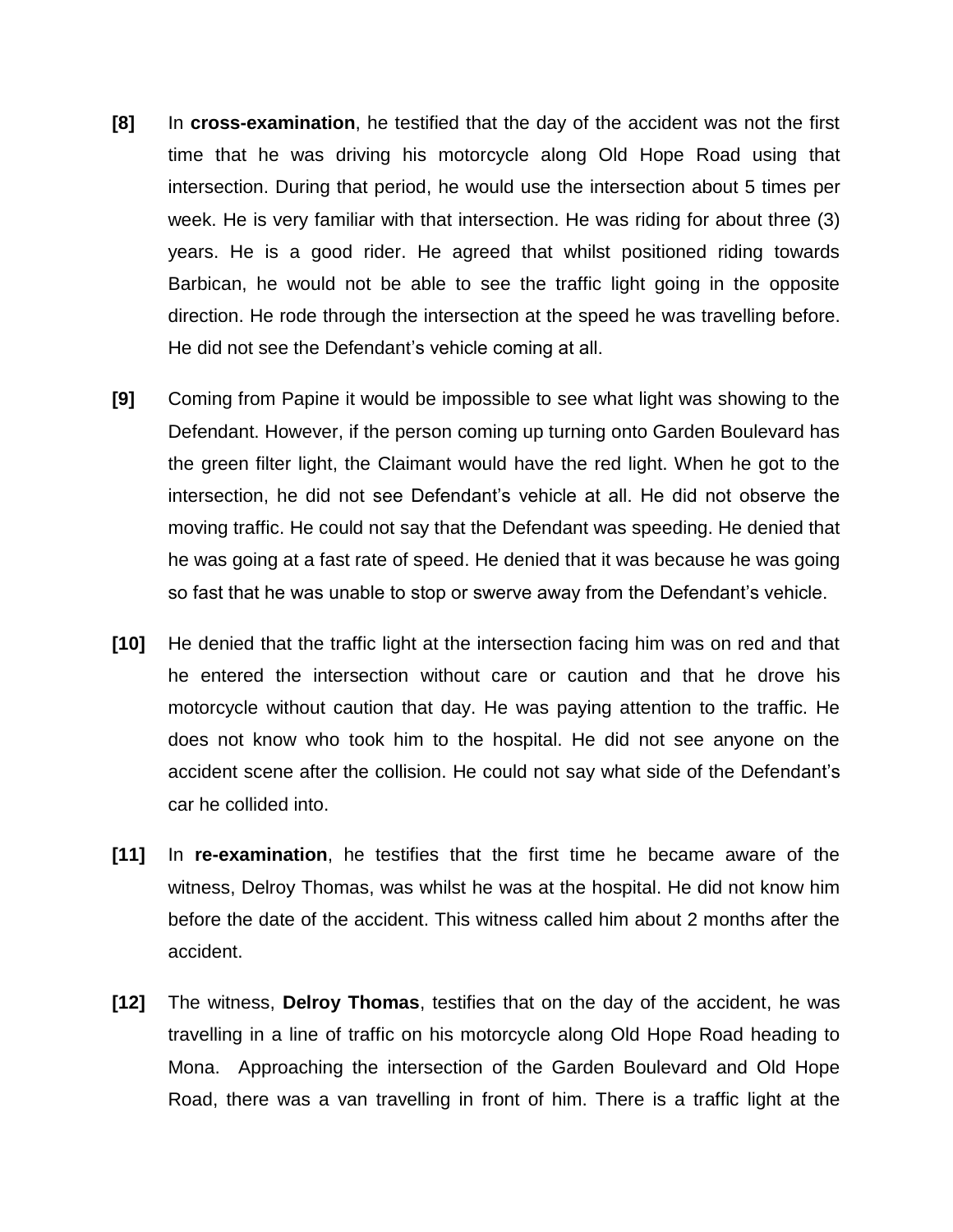intersection. The van stopped at the traffic light, which was showing red in the right filter lane to turn onto Garden Boulevard. He stopped behind this van. He noticed a bike man whose name he later learnt to be Theron Scott, travelling at a moderate speed from the direction of Papine, travelling in the right lane coming from Papine. He was the only one coming from that direction. As the bike man approached the intersection, the van suddenly turned right on the red into the path of his motorcycle.

- **[13]** The bike hit the left front door of the van. The impact threw the bike man into the road. The driver of the van continued through the intersection along Garden Boulevard without stopping. After the impact, the filter light turned green. He drove down the van man and informed him that he caused the accident and the complainant was lying in the road. The driver of the van returned to the scene where the complainant was lying in the road covered in blood and seemed unconscious. The driver took up the complainant and to the University Hospital.
- **[14]** In **cross-examination** he said he was travelling from the direction of Hope Pastures. The first time he noticed the van, it was in the line of traffic when it stopped at the intersection on the right hand side of the stoplight turning onto Garden Boulevard. At this time he, the witness, was coming out of Hope Pastures to turn onto Garden Boulevard. Whilst stopped behind the van, he got a glimpse of the complainant coming down, travelling at about 30 miles per hour. The complainant did not stop at the stoplight. He, the witness, was at the intersection for about  $6 - 7$  seconds. During this time, he cannot recall if he saw any other vehicle at the intersection. He did not observe the complainant trying to slow his speed.
- **[15]** He maintained that the Claimant's motorcycle hit the front left door of the van and that the impact threw him off his bike onto the road. The driver of the van did not stop, but continued through the intersection along Garden Boulevard.
- **[16]** He gave a statement to the police. He denied knowing the Claimant before. He maintained that he assisted in putting the Claimant into the van and that the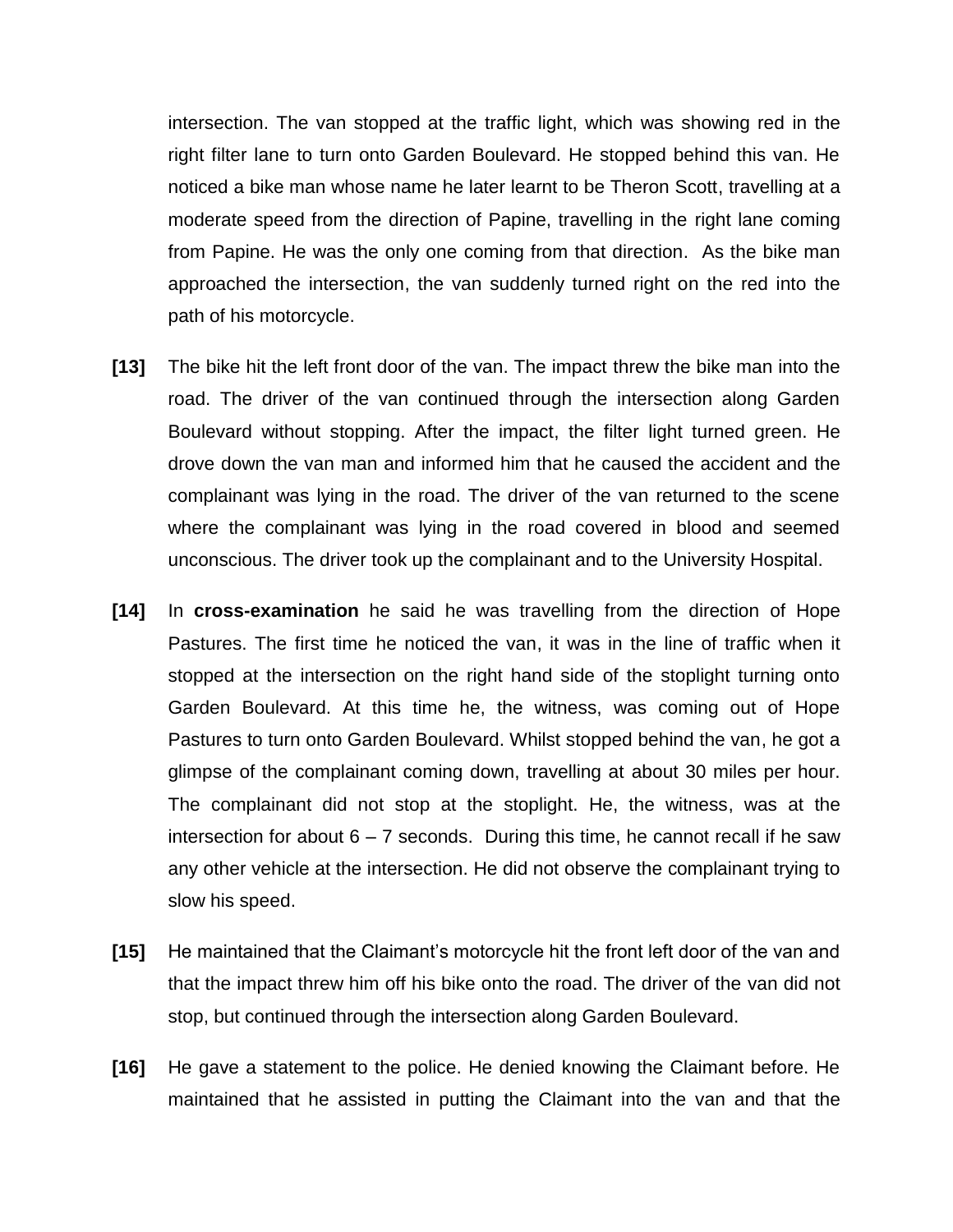Claimant was not travelling at a very fast speed but at a moderate one. He said he was speaking the truth in this respect and he is sure that the Claimant had the green light. The filter light had not changed to green. The Claimant, he agreed, drove into the intersection without braking. The witness testified that he was looking ahead of him and his attention was focused on the Claimant going down Old Hope Road. Again he said he is speaking the truth.

- **[17]** He became friends with the Claimant after the accident and agrees that they in fact spoke about the incident. He said he had a good view of what was coming in the opposite direction. He stopped at the red light. The Defendant as well. He did not see any vehicle going towards Papine. When the Defendant stopped, the light was on red and all of a sudden he proceeded whilst the light was still on red. He denied that the Claimant broke the stoplight and collided into the Defendant's vehicle. The Claimant's vehicle collided into the left rear section of the Defendant's vehicle.
- **[18]** In **re-examination** he said the correct statement is that he Claimant hit the left front door.

#### **The Defendant's Account**

**[19]** The Defendant, Mr. Huntley Manhertz testifies that June 9, 2010 he was driving in an easterly direction along Old Hope Road towards Papine. On reaching the intersection of Old Hope Road and Garden Boulevard, the traffic signal lights were on green (both main light and filter light). On turning, he heard a loud bang indicating that there was a collision with the left rear end of his vehicle. He stopped immediately, exited the vehicle, and observed that a motorist had collided into his vehicle and was injured. With the assistance of some people who had gathered, the injured man was placed in the vehicle. He transported him to the emergency of the University Hospital where he was admitted. He immediately went to Papine Police Station and reported the accident.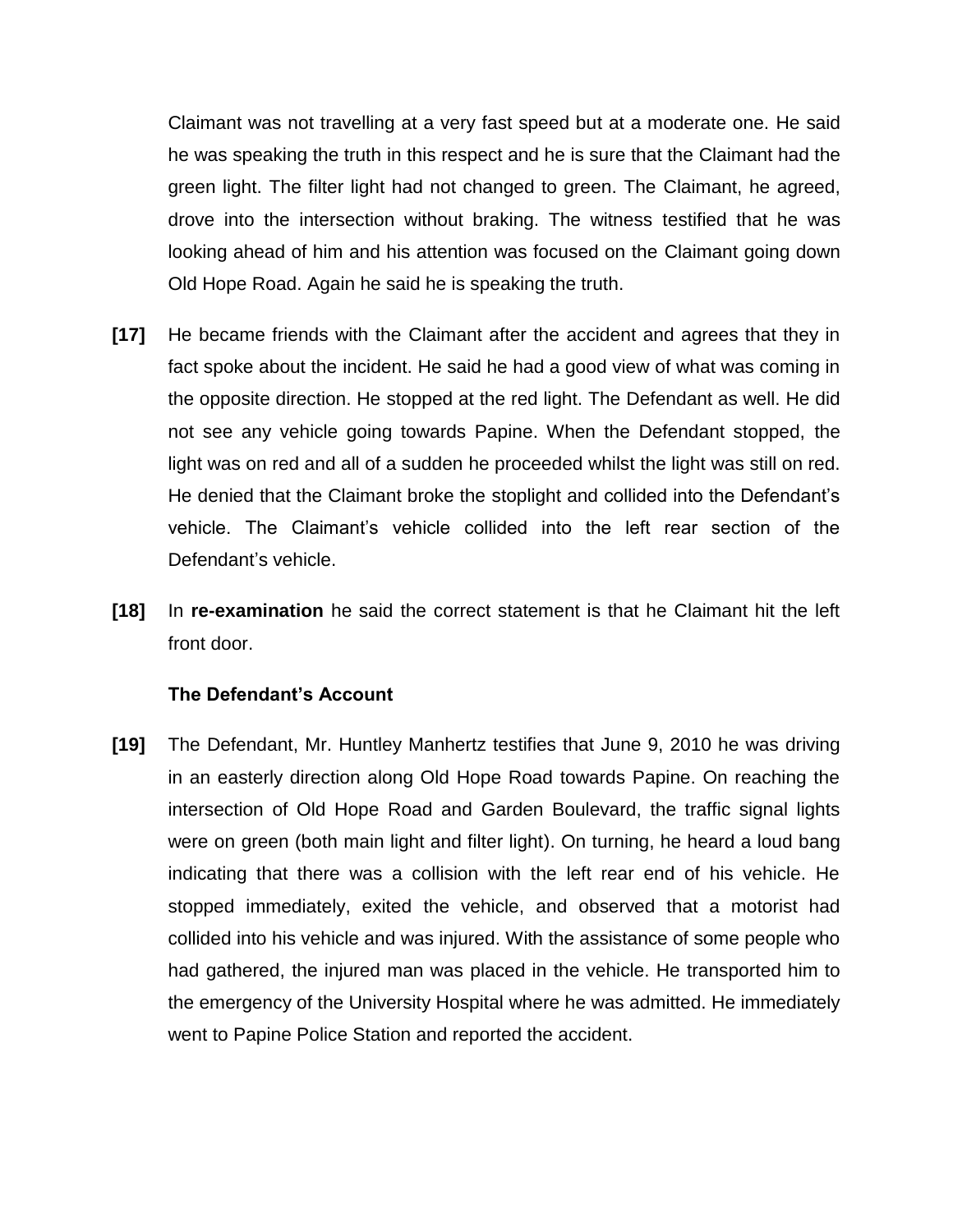- **[20]** He stopped on impact. He cleared the thoroughfare to go across. He drove out of the main road so as not to impede traffic coming across. No one drove him down and informed him about the accident. He did not drive away from the scene. When he stopped at the light, he did not see a bike behind him. There was no impact to the left front door of the van and it is incorrect to say he turned suddenly; neither did he turn whilst the light was on red.
- **[21]** In **cross-examination** he testified that he had used that intersection several times. He lectures at the University and at that time he would use that intersection about 3 times per week. His intention was to turn onto Garden Boulevard from Old Hope Road. Turning on Garden Boulevard he would get the green filter light. The solid light at that stoplight at the intersection would be for vehicles going up and going down. He agrees that turning unto Garden Boulevard on solid green light can only be done if the road is clear. He does not agree that the solid green and the green filter would not be on at the same time coming up from Old Hope Road.
- **[22]** He has never checked how far up on Old Hope Road he could see. His vision is very clear. The first time he saw the motorcycle was after the collision. He was wearing his glasses at the time. His glasses allow him to see further into the distance. When he actually turned his vehicle to go into Garden Boulevard, he did not reach the entrance. He had not yet traversed the intersection. Going up on Old Hope Road, the traffic light has 3 lanes. As he came up he would turn right. He would just be finishing the left lane; that is, the one coming from Papine. He observed no vehicle coming behind him. He observed no other vehicle coming down – very few motorists. It was not a busy day. Coming from Hope Pastures he observed no vehicle coming from behind him.
- **[23]** When he came to Old Hope Road, both the solid and the filter lights were showing green. Vehicles coming from the opposite direction would have had to come to a stop. Upon hearing the impact, he went into Garden Boulevard, just a few feet to clear the road. He admitted that he did not know whether it was man,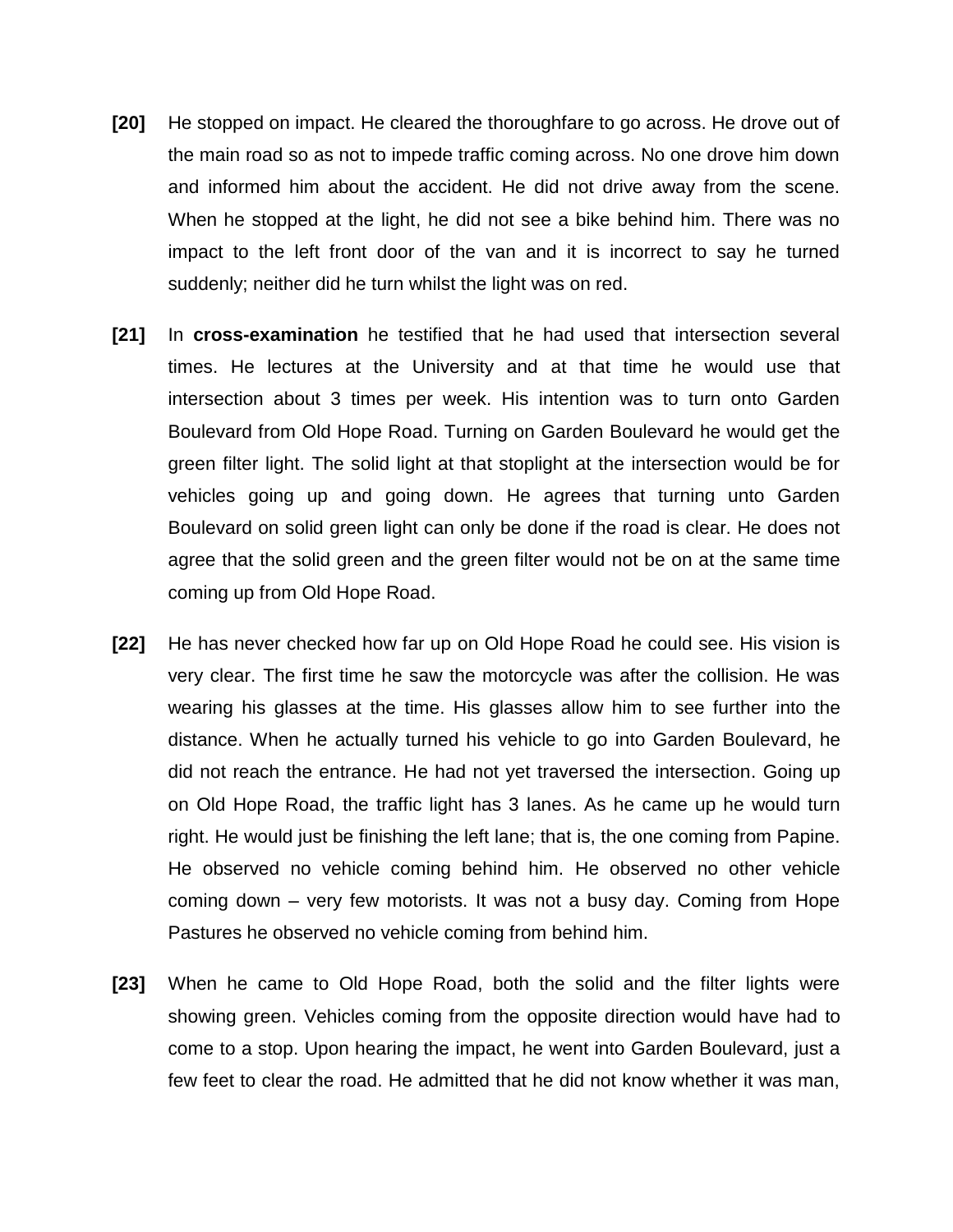child or dog, not before he came out of the vehicle. As he made the turn, he was going at a very slow speed.

- **[24]** He denied that when he came to the intersection the light was on red, not green. He strongly denied that the impact was to the left front of the vehicle and not to the left rear. He maintained that both the solid green and filter lights were showing that day.
- **[25]** He did not know if a motorcycle was travelling behind him when he came to the intersection. He did not agree that he did not wait to see the actual filter light turn to green. Today in court was the first time he was seeing the witness. The witness did not alert him to the Claimant being hit down by him. The witness did not drive behind his vehicle to hospital.
- **[26]** In **re-examination** he testified that the solid green light is above the filter light.

## **The Claimant's Submission**

- **[27]** The Claimant has asked that the court finds that the solid green and the filter green lights at the intersection would not have been showing at the same time and that when the solid green is showing to vehicular traffic along the stretch of Old Hope Road from Papine, then the Defendant can only turn onto Garden Boulevard when the light is showing green. Further, that the witness Delroy Thomas be accepted as a witness of truth and asserts that this position is supported by the description of the Defendant's motor vehicle which is not contradicted as well as that the Defendant's denial that his motor vehicle was dark greenish is not significant enough to discredit the witness.
- **[28]** The court is also urged to accept the witness's testimony that it was the Defendant who disobeyed the traffic signal. He did not wait for the signal to change and therefore is to be found wholly negligent.
- **[29]** It is posited that if the court harbours doubts as to the credibility of the Claimant and his witness, then the court should consider the issue of contributory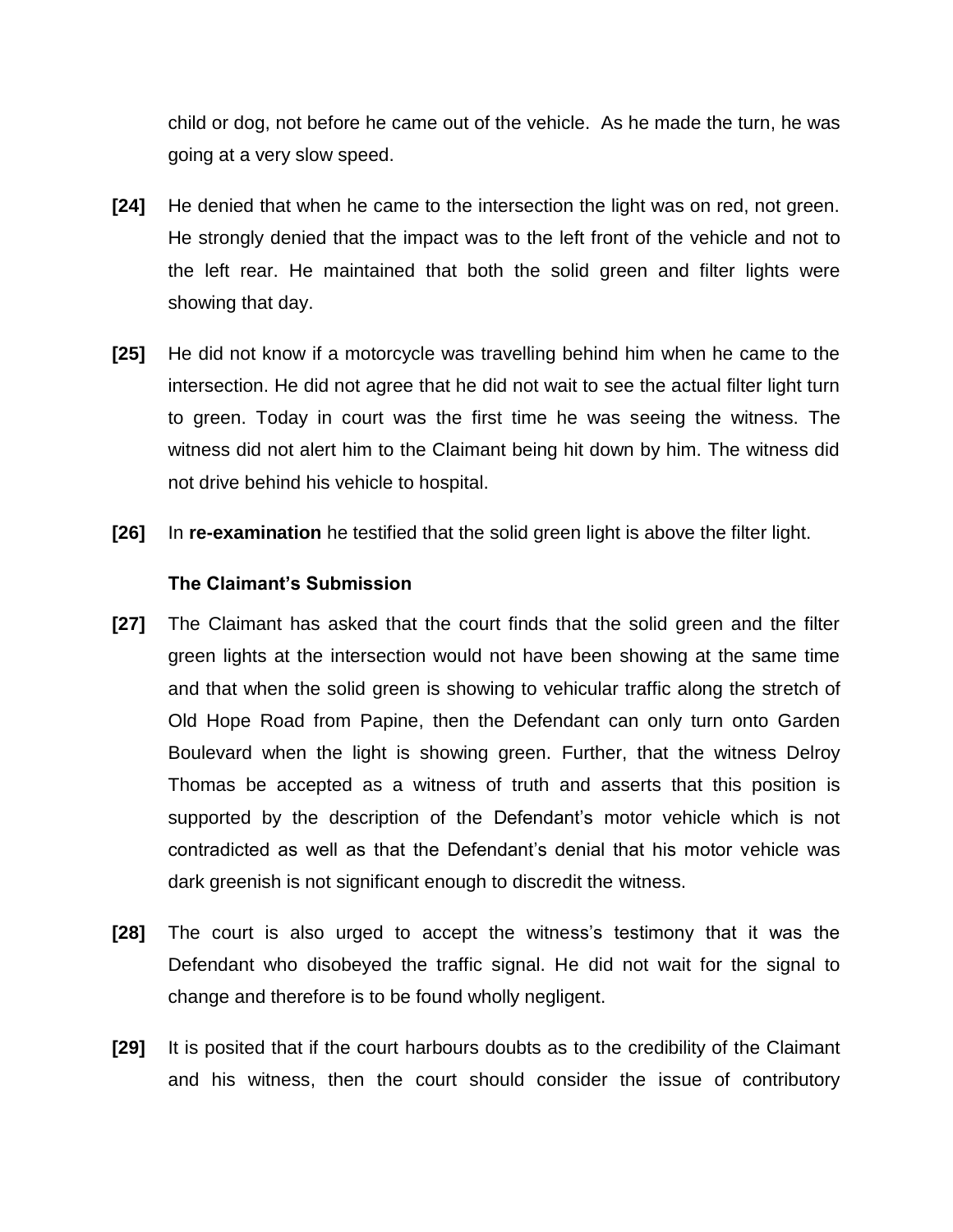negligence, arguing that the physical layout of the Old Hope Road, in that it is clear, flat, straight and where visibility is not in any way obstructed, it is incredible that neither the Defendant nor the Claimant saw each other before the impact. The collision occurring in broad daylight. The court should be concerned as to why neither party saw the other prior to the collision. On the basis of this unchallenged aspect of the evidence, it is open to question whom the court can rely on, hence a 50:50 percent apportioning of the liability should be considered.

**[30]** It is nevertheless posited that it is the Defendant who is changing direction and would therefore have a greater duty of care based on the general principle that it is the turning vehicle which has the greater duty, and thus to ensure that this turning does not inconvenience traffic by changing direction and, similarly, as the Defendant was the one turning, then liability should be apportioned 70:30 in favour of the Claimant.

#### **The Defendant's Submission**

- **[31]** After outlining the agreed facts, issues to be determined at trial as well as the Claimant's and Defendant's case, the common law provisions relating to Negligence and the provisions of Section 51(2) of the Road Traffic Act, it is submitted that there was no evidence to suggest that the traffic lights were not working properly and in the absence of such evidence, it is argued that the green light could not be showing to both parties at the same time and the court is therefore entitled to find that one party was not speaking the truth.
- **[32]** The area where the collision took place was carefully described by the Claimant and there is no evidence that there was any obstruction which would have prevented the parties from observing each other's approach at the material time. It is clear on the evidence of both the Claimant and his witness that the Claimant drove through the intersection without slowing down or stopping.
- **[33]** It is posited that it is clear from the evidence that both parties were not paying due care and attention on that day and in the absence of any independent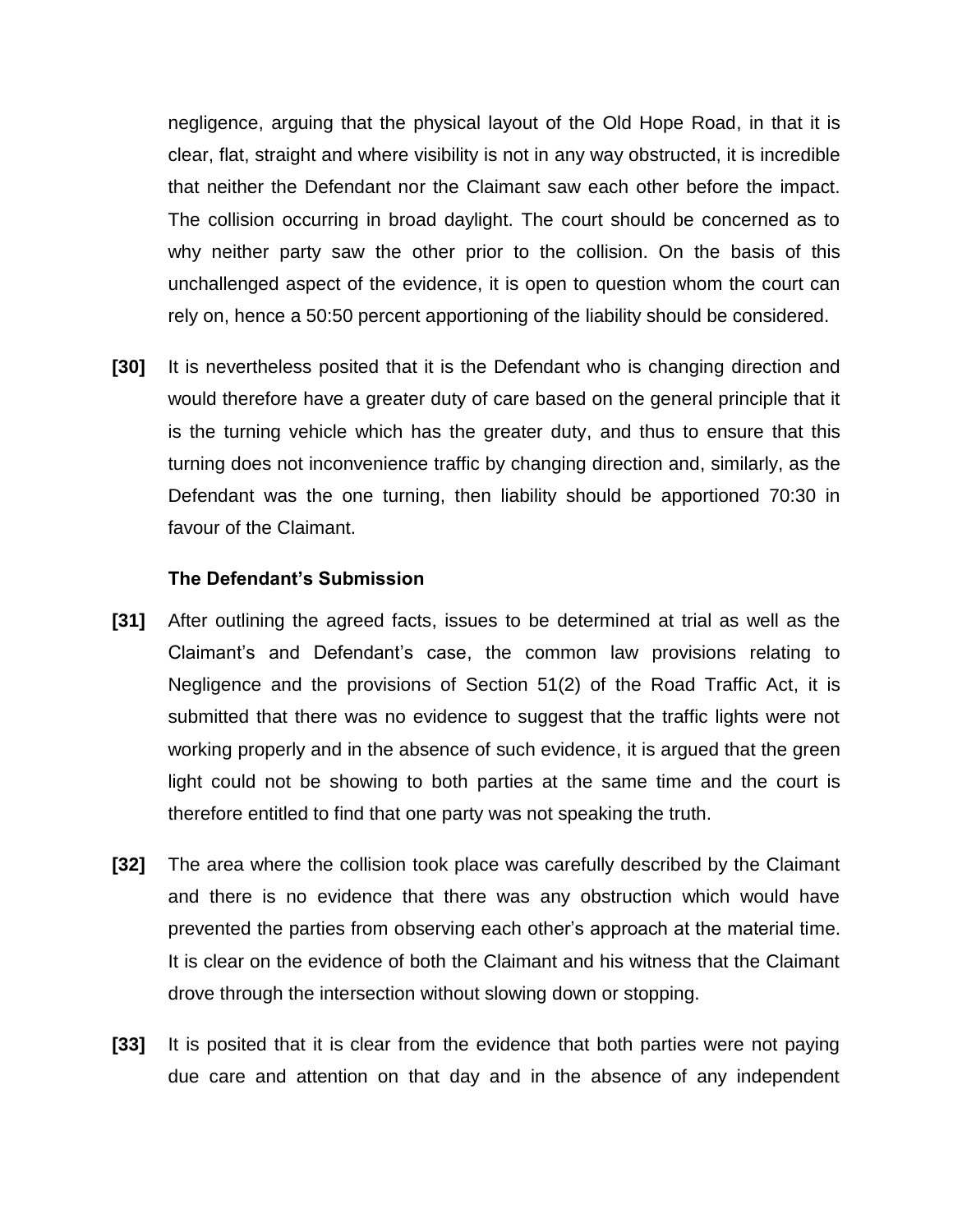evidence, the court generally finds that both parties contributed to the accident which is the subject of these proceedings.

- **[34]** Outlining the evidence of the witness, Thomas, and his initial assertion that the collision was to the left front door of the Defendant's vehicle and that of the Defendant that it was to the left rear section, the court is asked to find that the impact was to the left rear section of the vehicle and this would suggest that the Defendant would have been hit when the vehicle was turning. In this vein, the court is urged to find that Delroy Thomas is not a witness of truth but one of convenience and was brought by the Claimant to support and fill the gap in his case. He has admitted that he was brought by his fellow biker to support as well as to supplement and fill the gap in his case.
- **[35]** It is submitted that the Claimant's evidence is that he saw nothing that day. He did not see vehicles waiting at the light; he did not see the Defendant. He was unable to stop or swerve, hence he failed in his duty to take reasonable care and to avoid a collision. The Road Traffic Act places a duty on each driver to take steps to avoid an accident. Further, neither driver was exhibiting the necessary care and skill on the date of the accident.
- **[36]** It is concluded that if the court is not minded to accept the Defendant's version of the events that he had the green light when he turned right and the Claimant collided in the left rear end of his vehicle, the court is asked to find that each party contributed equally to the collision.

## **The Agreed Facts**

- **[37]** It is agreed that:
	- (i) A motor vehicle accident occurred June 9, 2010 sometime around 1:30 pm involving the Claimant's motorcycle and the Defendant's motor vehicle.
	- (ii) The accident occurred in the vicinity of the Old Hope Road and Garden Boulevard intersection St. Andrew.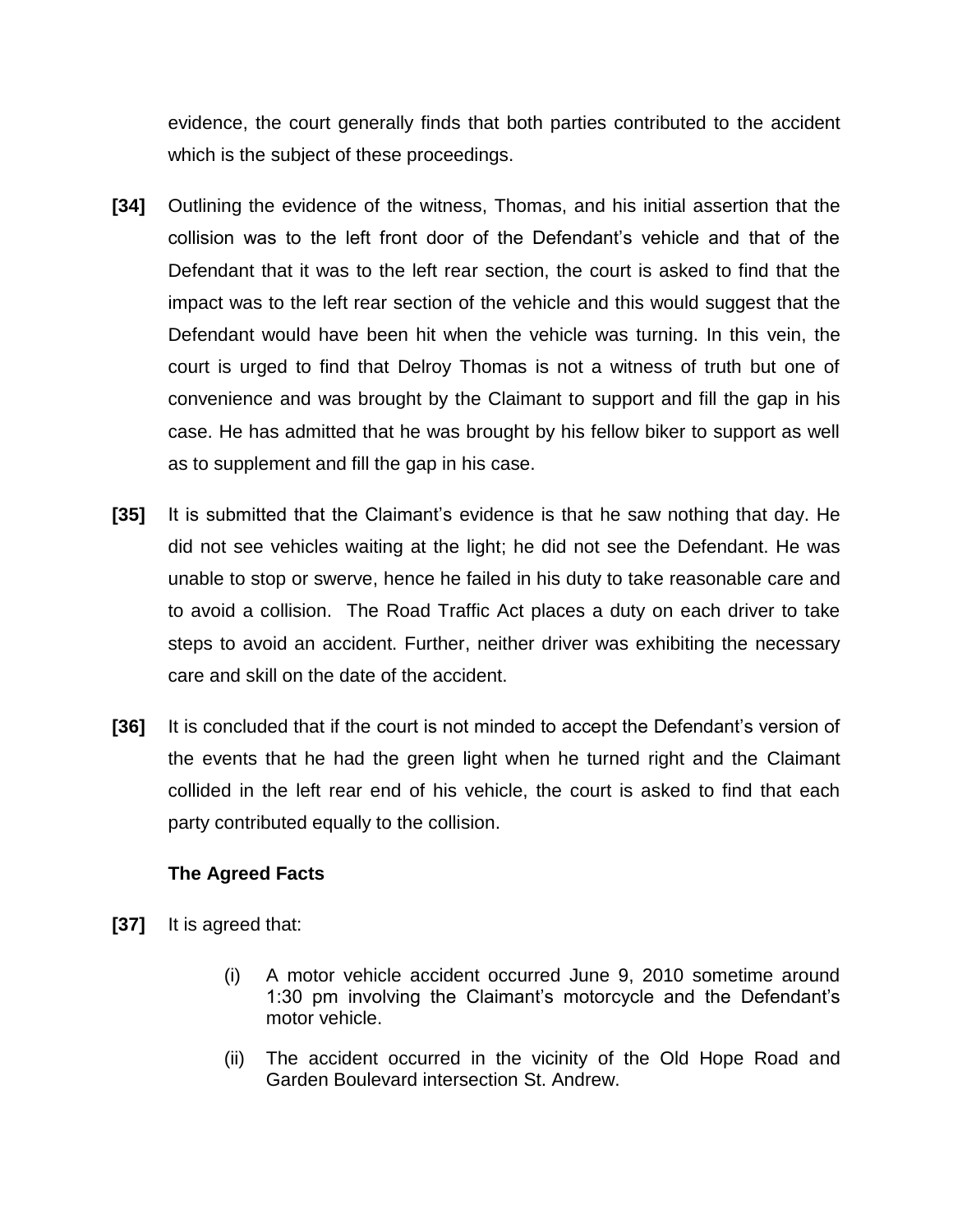- (iii) The intersection is controlled by traffic lights.
- (iv) The Defendant was in the process of making a right turn onto Garden Boulevard when the accident occurred.
- (v) The Claimant was travelling in the opposite direction.
- **[38]** The issues to be decided in resolving this claim, therefore, are as follows:
	- (i) Who was the proximate cause of the accident?
		- (a) Was it the Claimant who disobeyed the stoplight?
	- (ii) Was there contributory negligence and if so the apportionment of liability.
	- (iii) The quantum of damages, if any, to be awarded to the Claimant.

## **LAW AND ANALYSIS**

- **[39]** Negligence is the omission to do something which a reasonable man guided upon those considerations which ordinarily regulate the conduct of human would do or doing something which a prudent and a reasonable man would not do; **Blythe v Birmingham Waterworks Co.** [1856] 11 Ex. 781.
- **[40] Charlesworth and Percy on Negligence 9th Ed. Para 101**; in current forensic speech, negligence has three meanings. They are: (1) a state of mind in which it is opposed to intention (2) careless conduct; and (3) the breach of a duty to take care that is imposed by either common law or statute law. All three meanings are applicable to different circumstances but any one of them does not necessarily exclude the other meanings.
- **[41] Section 32(i) of the Road Traffic Act (RTA)** of Jamaica provides that, if any person drives a motor vehicle on a road without due care and attention or without reasonable consideration for other persons using the road, he shall be guilty of an offence.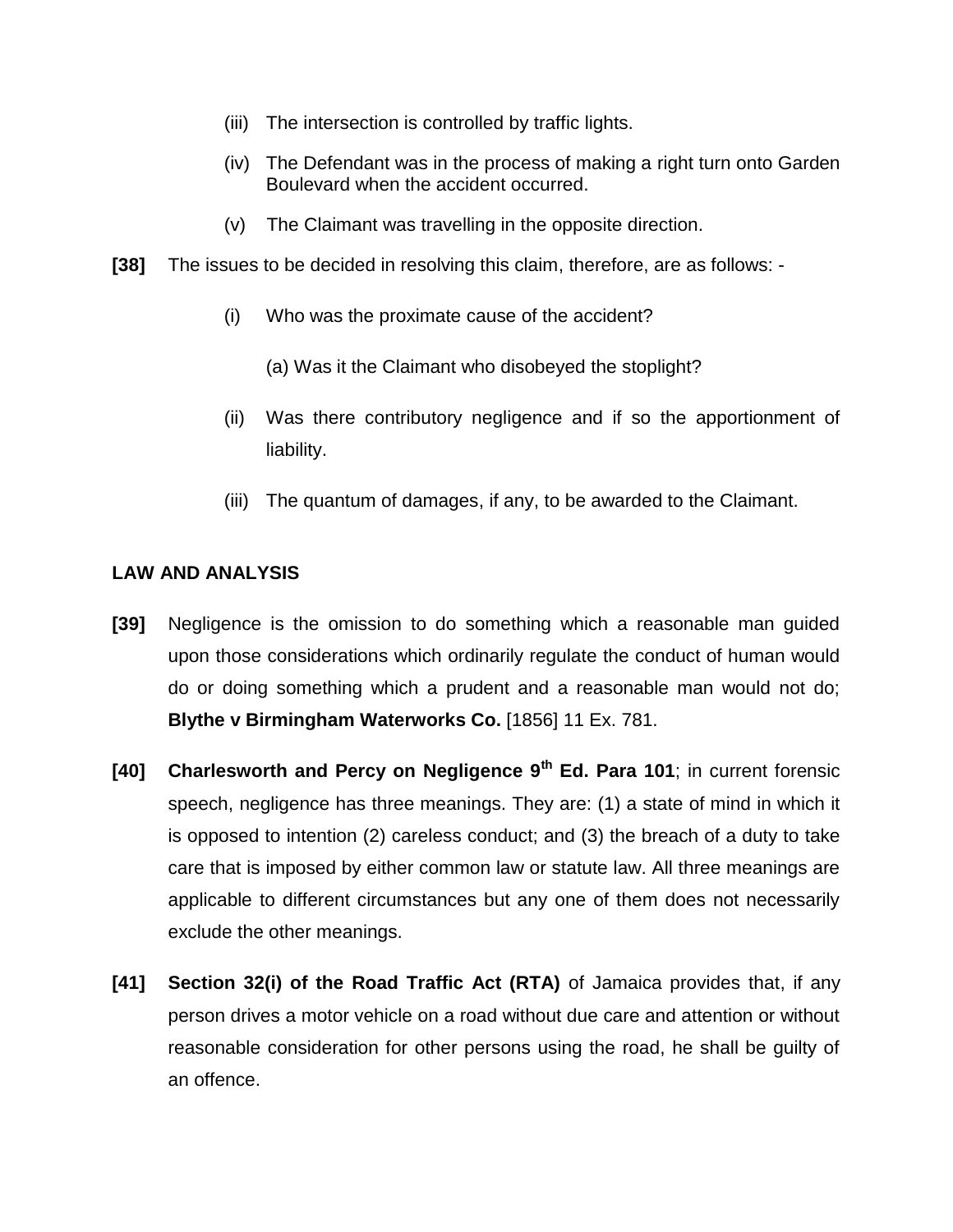- **[42] Section 51(2) of the RTA** provides that "It is the duty of a driver to take such action as may be necessary to avoid an accident."
- **[43]** Further, **section 27** of the **RTA** provides:

*"If any person drives a motor vehicle on a road recklessly, or at a speed or in a manner which is dangerous to the public, having regard to all the circumstances of the case, including the nature, condition, and use of the*  road, and the amount of traffic which is actually at the time, or which *might reasonably be expected to be, on the road, he shall be liable…"*

**[44]** With specific regard to the duty of a driver on making a turn, **section 51(1)** of the Road Traffic Act which provides rules that all drivers of motor vehicles should observe is instructive. **Section 51(1)(d)** provides that a motor vehicle

> *"shall not be driven so as to cross or commence to cross or be turned in a road if by doing it obstructs any traffic;"*

- **[45] Section 51 (1)(e)** then provides that a motor vehicle "proceeding from one road to another shall not be driven so as to obstruct any traffic on such other road"; **section 51(3)(a)** states that "a motor vehicle obstructs other traffic if it causes risk of accidents thereto."
- **[46]** It is well established that the driver of a motor vehicle has a duty to take reasonable care not to cause injury or damage to other road users. Lord Jamieson in **Hay or Bourhill v James Young** 1941 S.C. 395, 429, a statement which was later approved by the House of Lords ([1943] A.C. 92) explained the duty as follows:

*"No doubt the duty of a driver is to use proper care not to cause injury to*  persons on the highway or in the premises adjoining the highway, but it *appears to me that his duty is limited to persons so placed that they may reasonably be expected to be injured by the omission to take such care."*

**[47]** Reasonable care means the care which an ordinarily skilful driver would have exercised under all circumstances, and connotes an "avoidance of excessive speed, keeping a good look out, observing traffic rules and signals" and so on. What is reasonable depends on the circumstances of each case and is a question of degree (**Bourhill vs Young** [1943] A.C 92).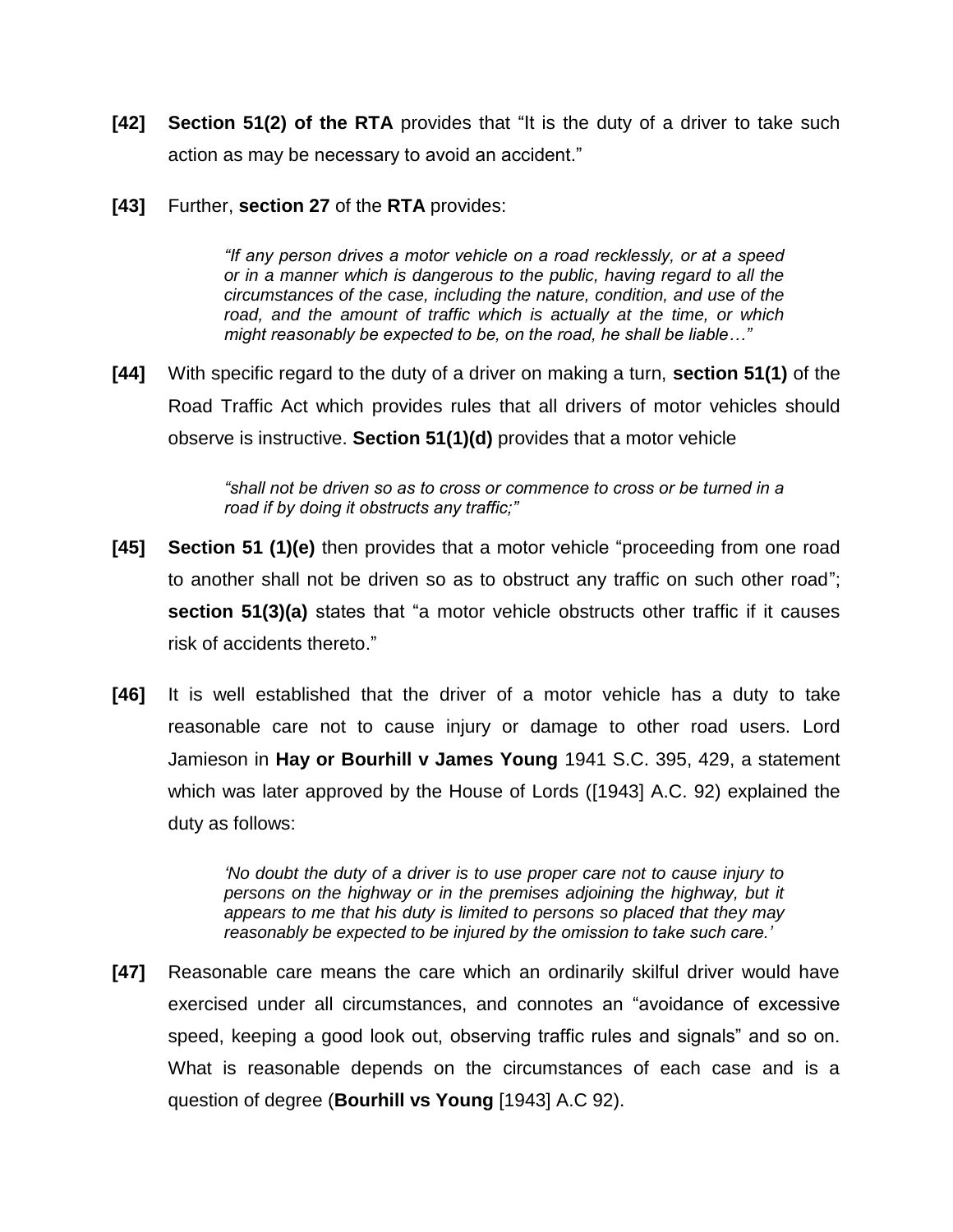In **Esso Standard Oil S.A. Ltd. & Anor. vs Ivan Tulloch** [1991] 28 J.L.R. 553. It was held that "all users of a road have a duty of care to other road users.

- **[48]** From the foregoing, it is clear that both the Claimant and the Defendant owed a duty of care to operate their vehicles in a manner so as not to cause harm to each other.
- **[49]** I agree with Mrs. Brown Rose's submission that there is nothing from the evidence to show that the traffic light at the intersection was not in proper working condition and also for drawing the court's attention to the English Court of Appeal decision of **Tingle Jacobs & Co. v Kennedy** [1964] 1A E.R. 888. In which case Denning MR propounds:

*"It would not be right to suggest that the lights were not working properly. Furthermore when you have a device of this kind set up for public use in active operation, I should have thought that the presumption should be that it is in proper working order unless there is evidence to the contrary and there is none here."* 

I have found useful guidance in this case and in the absence therefore of evidence to the contrary the court holds that the lights were in proper working condition.

- **[50]** The Claimant in his written submission has requested that the court finds that the solid green and the filter light would not be showing at the same time. On the contrary, the court takes judicial notice of the fact that the solid green and the filter light for a period of time show at the same time, but the filter green remains for a shorter period before it changes to amber.
- **[51]** The Claimant in his evidence-in-chief states, "As I approached the intersection of Garden Boulevard and Old Hope Road, the traffic light was showing green to me so I rode my bike through the intersection and recall a collision in a motor car, the next thing I remember is when I wake up in the hospital . . . . The stop light was showing green to me - the filter light had stop showing green to the Defendant . .

. ." However, in cross-examination he had to concede that he could not see the light in the opposite direction. He also agreed that he rode through the light at the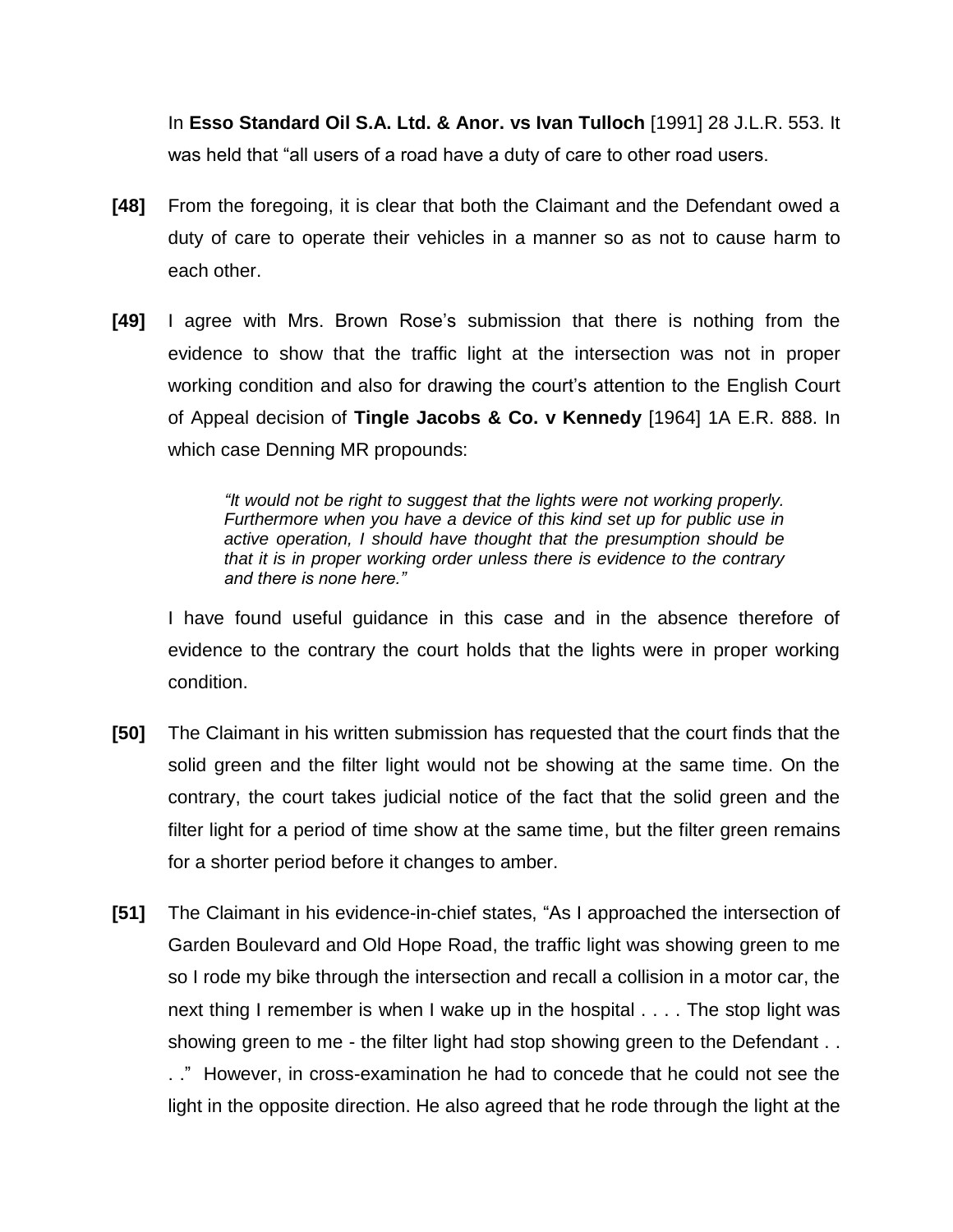speed he was travelling. He did not see the Defendant's vehicle approaching and could not say if Defendant was speeding. He could not see Defendant's vehicle at all. It means therefore that the evidence that the court has to consider in order to resolve the issues in this case would be that of the Claimant's witness, Mr. Delroy Thomas, and that of the Defendant and, as was submitted by counsel for the Defendant, at the end of the day, the issue is whether the court accepts Delroy Thomas as a witness of truth as against the evidence of the Defendant.

- **[52]** I have carefully analyzed and examined the evidence and considered the relevant aspects of the submissions made on both sides and I have found areas on Mr. Thomas' evidence that raise concerns as it relates to his reliability and credibility as a witness.
- **[53]** In his evidence-in-chief his testimony is that Mr. Scott's vehicle was the only one coming from Papine direction. In cross-examination his testimony is that he cannot recall if he observed any other vehicle at the intersection. Although not a significant issue, his testimony is that the Defendant's Isuzu motorcar was greenish in colour. The Defendant's unchallenged testimony is that it is not so.
- **[54]** The witness has also agreed that he spoke with the complainant about the accident and has come to court to help complainant support his case. However, he has denied that in doing so, he gave incorrect evidence. Of course, he was passionate concerning the handling of bike men "by people who drive car". His testimony is that "people who drive car handle the bike men dem bad outta road"; declaring that he is at court because he feels strongly about his fellow bikers.
- **[55]** However, the most determining bit of evidence, in my view, is his testimony in relation to which section of the Isuzu the bike impacted with. In his evidence-inchief, he states that the complainant's motorcycle impacted the front door of the Isuzu. In cross-examination he testified that the motorcycle impacted the left rear section and in re-examination he reverted to his original position that the impact was to the left front door. The witness gave no explanation or reason for this conflict. In the result of the foregoing, in my view, Mr. Delroy Thomas is not a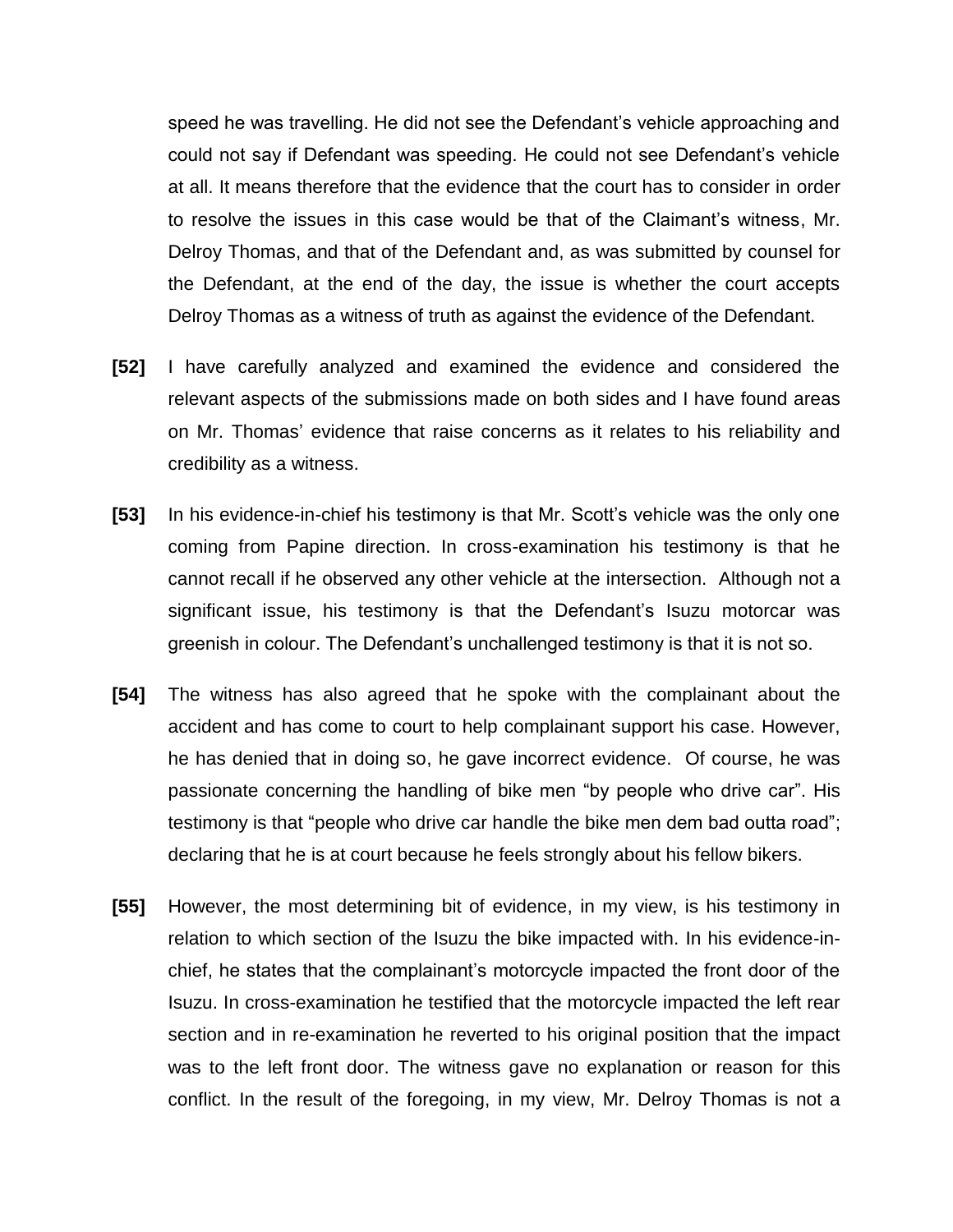witness on whose testimony I can rely or place credence. His testimony is that he gave a statement to the police on the street. There is no evidence of such statement recorded, neither is there any indication of one made to the insurance investigators.

- **[56]** On a totality of the evidence, I accept the Defendant's narrative as to the occurrence of the accident; that he had the solid green light as well as the filter to turn onto Garden Boulevard and he proceeded to turn when he felt an impact to the left rear of his vehicle. I accept his testimony when he said that in moving away from the point of impact, he did so of his own volition to clear the road and his action was not as a result of Mr. Thomas driving him down. I have also taken into consideration that in examination-in-chief, he had said he stopped immediately, but I accept his explanation as to why he continued. That is so as not to impede traffic coming across. In my view, if the witness, Delroy Thomas, did in fact "drive the Defendant down", the Defendant's stopping would not have been as a result but so as not to impede traffic coming across. I accept that the Defendant made a report to the police after taking the complainant to the hospital.
- **[57]** Having found that the traffic lights were in proper working condition and accepting the Defendant's testimony that he turned whilst the solid and filter lights were on green, then the complainant would have proceeded through the traffic light whilst it was on red and is indeed the proximate cause of the accident. In **Wells vs Woodward** (1956) 54 LGR, it is proposed that where a court finds that the traffic lights are showing green one way, the court is entitled to infer unless the contrary is proved that they are showing red the other way.
- **[58]** I appreciate that there are inconsistencies on both sides, however, on a balance of probability, I find the evidence of the Defendant more credible and more reliable than that of the witness Thomas and that the Claimant had failed to take reasonable care for the safety of other traffic on the road. It is clear, therefore, in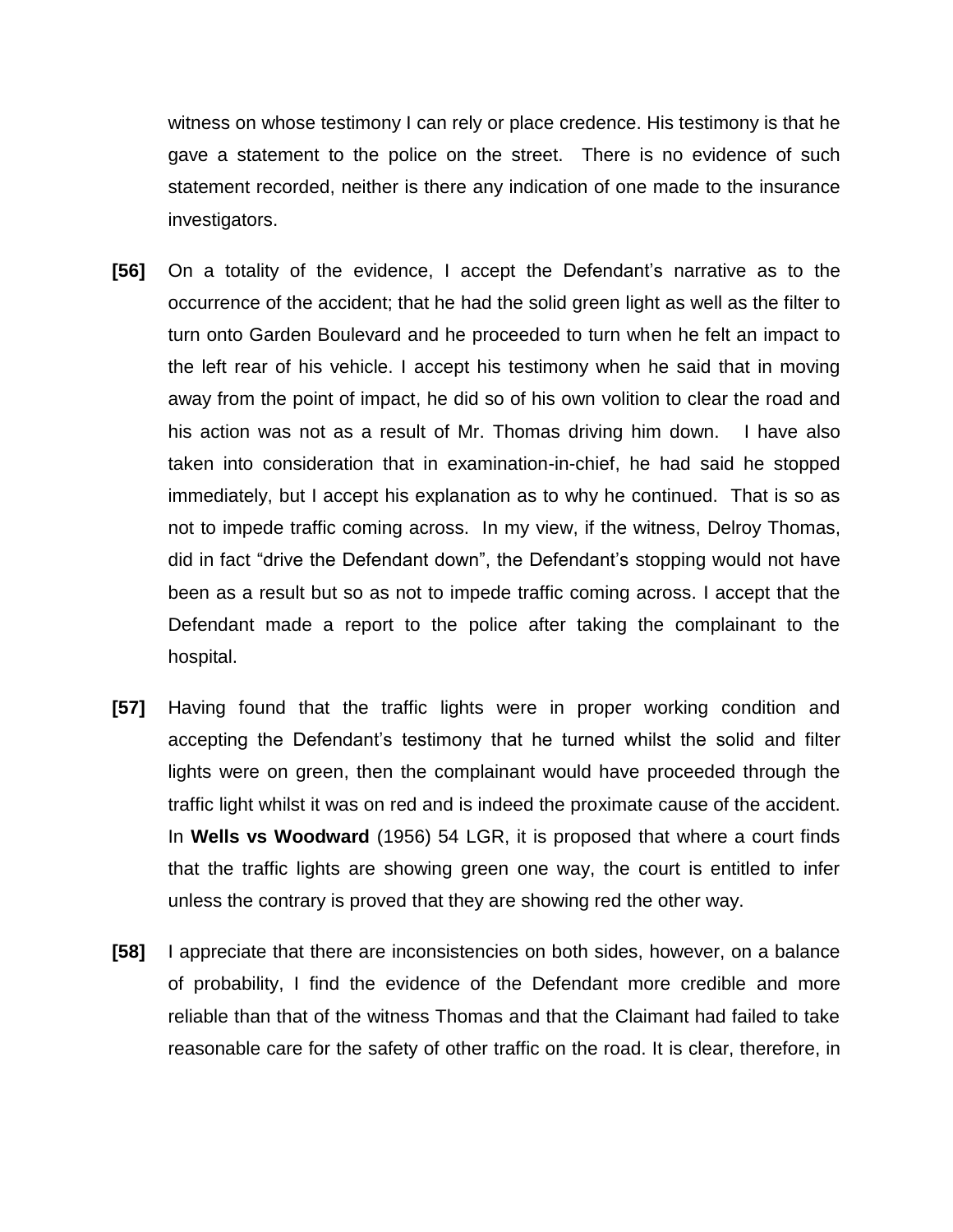my view, that he was guilty of a high degree of negligence and that this negligence was substantially the cause of the accident.

## **Contributory Negligence**

- **[59]** Contributory negligence does not mean breach of a duty to take care, but simply means careless conduct on the part of the person, usually the plaintiff, in failing to prevent or avoid the carelessness of the other person's breach of duty to take care (Charlesworth and Percy on Negligence, 9<sup>th</sup> Ed. Para 1-10). Negligence depends on a breach of duty, whereas contributory negligence does not. Negligence is a man's carelessness in looking after his own safety. He is guilty of contributory negligence if he ought reasonable to have foreseen that if he did not act as a reasonable prudent man, he might be hurt himself (see **Jones vs. Livox Quarries Ltd**. (1952) 2 Q.B. 68).
- **[60]** The evidence is that the portion of road in the vicinity of the collision is clear and without obstruction to the view. The Defendant's testimony is that he did not see the motorcycle or the motorcyclist before the collision. The first time he saw the motorcycle was after the collision. He was wearing his glasses that day. He can see reasonably far with them and they make him see better in the distance when he is driving.
- **[61]** I appreciate that in consolidated **Bakeries and Victor Williams vs. Pauline Williams** 1968 JLR page 49 held: A motorist was required to exercise reasonable care. He was not required to be a perfectionist. However, as propounded in **Lang v London Transport Executive** 1959 WLR PS 1168 at page 1176 by Havers J.

*"If the possibility of the danger emerging is reasonably apparent, then to take no precautions is negligence, but if the possibility of danger emerging is only a mere possibility which would never occur to the mind of a reasonable man, then there is no negligence in not having taken extraordinary precautions (Fardon v Har Court Rivington 1932 146 LT 391, 392)"*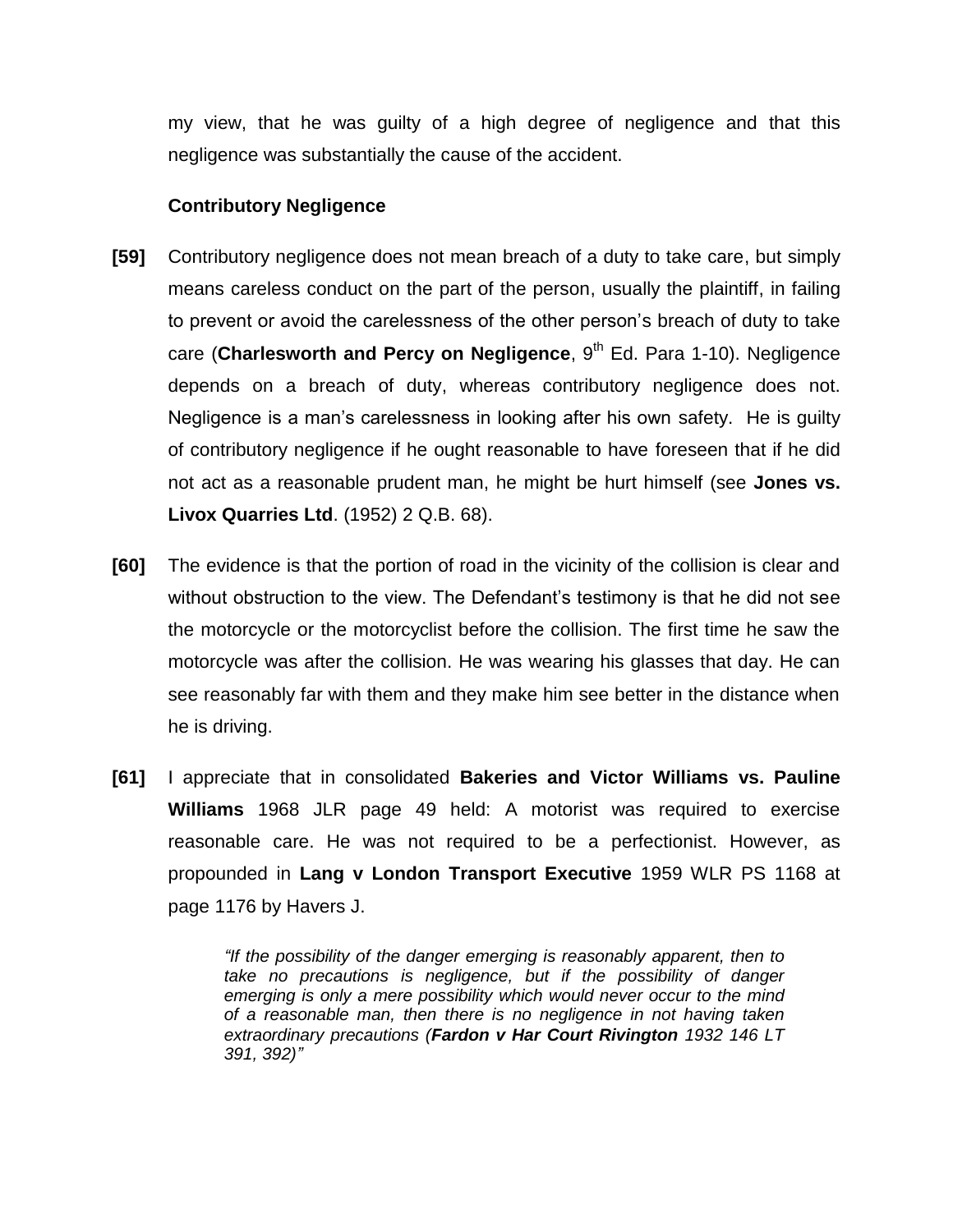- **[62]** The Defendant's testimony is that he traverses that portion of road about three times per week; then in my estimation, he should be aware of the possibilities of a motorist going through the red light. If he had been keeping a proper look out, it is highly probable that he would have seen the motorcycle and its rider. If he had looked, in my view, the possibility of danger occurring would have been reasonably apparent to him. It seems to me that if he had looked, he could have taken the necessary precaution to swerve or to allow the motorcyclist to continue then proceed, and he would not have turned when he did. His testimony is that he did not see the motorcycle until after the impact, when he had cleared the intersection and returned; he saw the motorcyclist lying on the ground. Failure to take all reasonable steps to avoid injuring someone who is himself seen to be negligent is itself negligence (**Lang vs London Transport Executive** page 117). In the result, I find that the Defendant failed to take reasonable care for the safety of other traffic on the road and was therefore negligent. I have come to this conclusion very reluctantly because he had the green light.
- **[63]** I find, however, that the Claimant was far more to blame than the Defendant driver and that his share of responsibility and culpability was far greater. I find the Claimant 70% to be blamed and the Defendant 30%.

## **ASSESSMENT OF DAMAGES**

Special damages agreed at 421,066.84.

Costs of future medical care agreed at \$612,000.00.

#### **General Damages**

**[64]** The Claimant testifies that he was admitted to the University Hospital. When he came to himself, he noticed that his entire face was swollen, his lower lip was split open, swollen and hanging down. His eyes were blood shot, cuts and bruises were all over his face and there was a large cut over his left eye, several cuts and bruises to his left knee and leg. His left elbow was placed in a sling.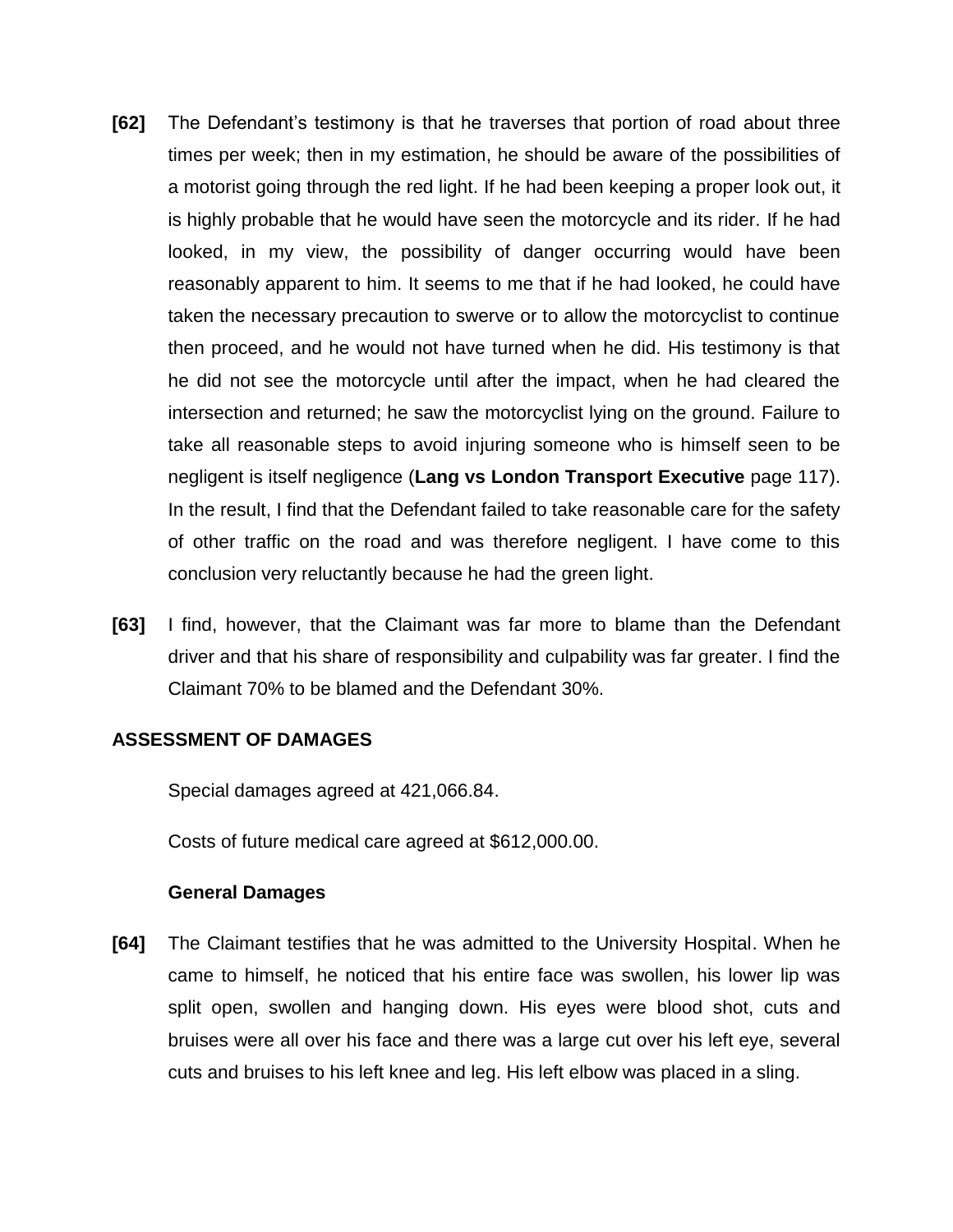- **[65]** He was transferred to ENT, plates and screws were placed in the fractured areas of his face. Braces were placed in his mouth. He was discharged from the hospital with the braces and had to be on liquid diet for about four (4) months. He was readmitted to the hospital August 10, 2010. An operation was performed on his elbow and a cast placed above and below the elbow for two (2) weeks. He was referred to the orthopaedic outpatient for follow up. After the surgery, he still experienced pain in his elbow. He took painkiller, but this did not ease the pain for long.
- **[66]** He did about 10 sessions of therapy after which he saw some improvement. He was able to flex his left elbow and touch his shoulder but his hand did not come back to normal. The strength was not as before; movement was still restricted and he was still feeling pain. Since the accident, he has been experiencing constant pain in his face and left hand. The plate in his face causes him severe facial pain especially when it is cold or he is in an air conditioned room. Prior to the accident, he used to play rugby. He does not play anymore as he is afraid that he may injure his face in this physical contact game. He has had sleepless nights because of the elbow pain and sometimes awakens with pain in his elbow.
- **[67]** Two years after the accident, he was examined by Dr. Dundas, as he was still experiencing pain in his elbow, as well as the left side of his face and his left knee cup was sensitive to touch. Presently, he is unable to lift heavy objects due to the pain in his left hand. His elbow hurts and is tender to touch. He experiences pains when he chews solid food.
- **[68]** Dr. Dean Wright, senior orthopaedic resident to Dr. R.E. Christopher Rose, consultant orthopaedic surgeon, examined the Claimant May 19, 2011. The doctor had available to him the Claimant's file from the University hospital as well as the plain radiographs. The Claimant presented with left elbow pain occasionally at rest but worsened with resistive exercises or when the joint is loaded. Mild pain usually but worsens to five (5) out of 10. On physical examination, amongst others, the doctor found: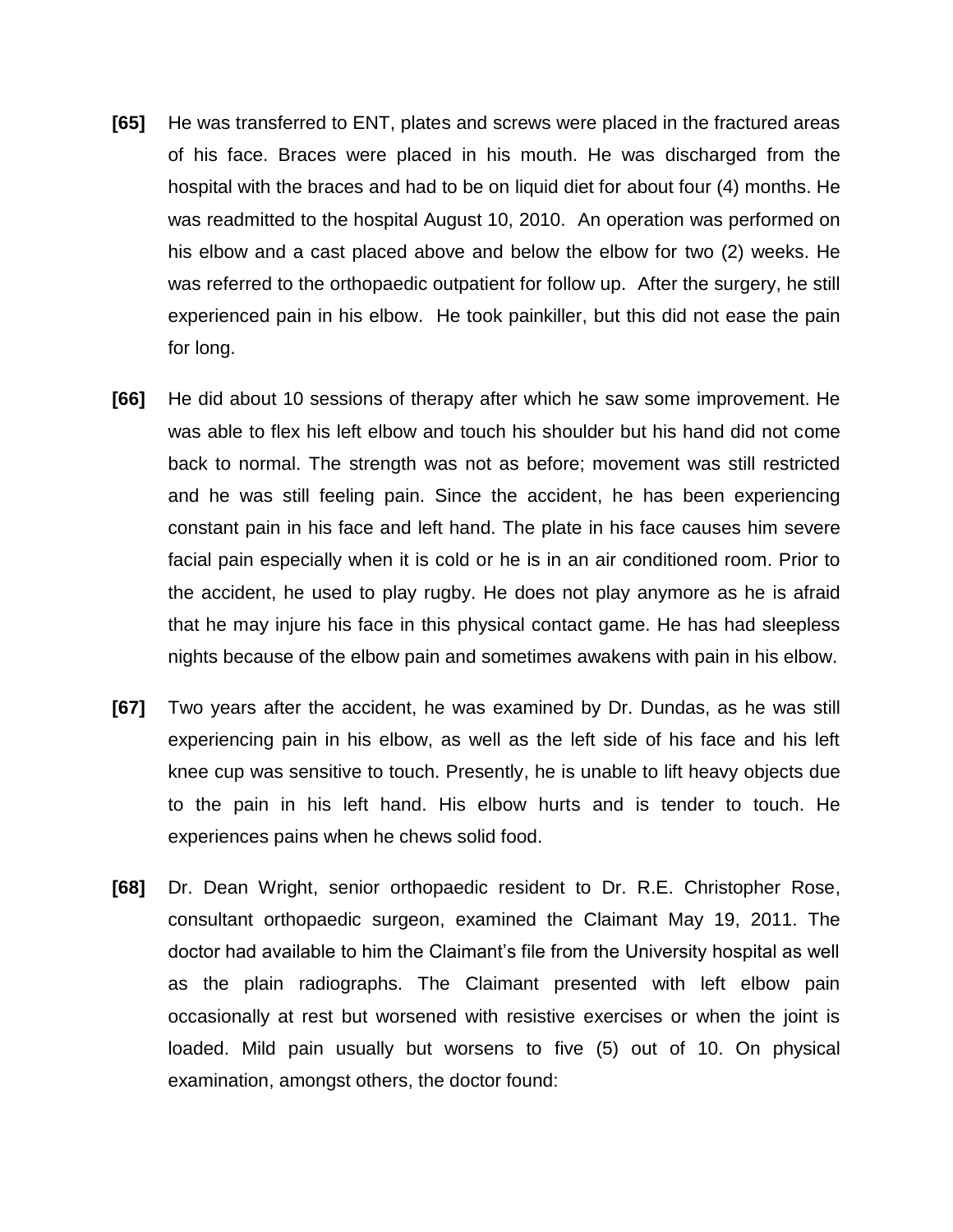- i) Mild wasting of the left triceps and bicep muscles. The arm circumference 17cm proximal to the olecranon process 32cm on the right and 28cm on the left.
- ii) A 7cm longitudinal surgical hypertrophic scar visible on the posterior aspect of the distal arm through to the proximal forearm non-tender to palpation.
- iii) Dynamic stress uncovers a 15 % varus laxity of the left elbow.
- iv) The right (normal) elbow range of motion is  $0-155^\circ$  flexion. That for the left elbow flexing the left elbow  $5^0$  – 140<sup>0</sup> flexion. There is mild crepitus while flexing the left elbow.
- v) Normal forearm pronation and supination is 80<sup>0</sup> and 90<sup>0</sup> respectively, compared with 70<sup>0</sup> and 80<sup>0</sup> on the left side.

# **Diagnosis**

- 1. Open left maxillary fracture status post ORIF with plates and screws
- 2. Closed left olecranon fracture status post ORIF with plates and screws.
- 3. Recent clinical findings and imaging suggest delayed union of the olecranon fracture.

# **Prognosis**

Calculated impairment **2%** whole person (exh "1")

- **[69]** April 2, 2012 Dr. Grantel Dundas, consultant orthopaedic surgeon, examined the Claimant and generated exh "2", his medical report. On presentation he complained of:
	- i) Pain in the left elbow
	- ii) Hypersensitivity around the left knee cap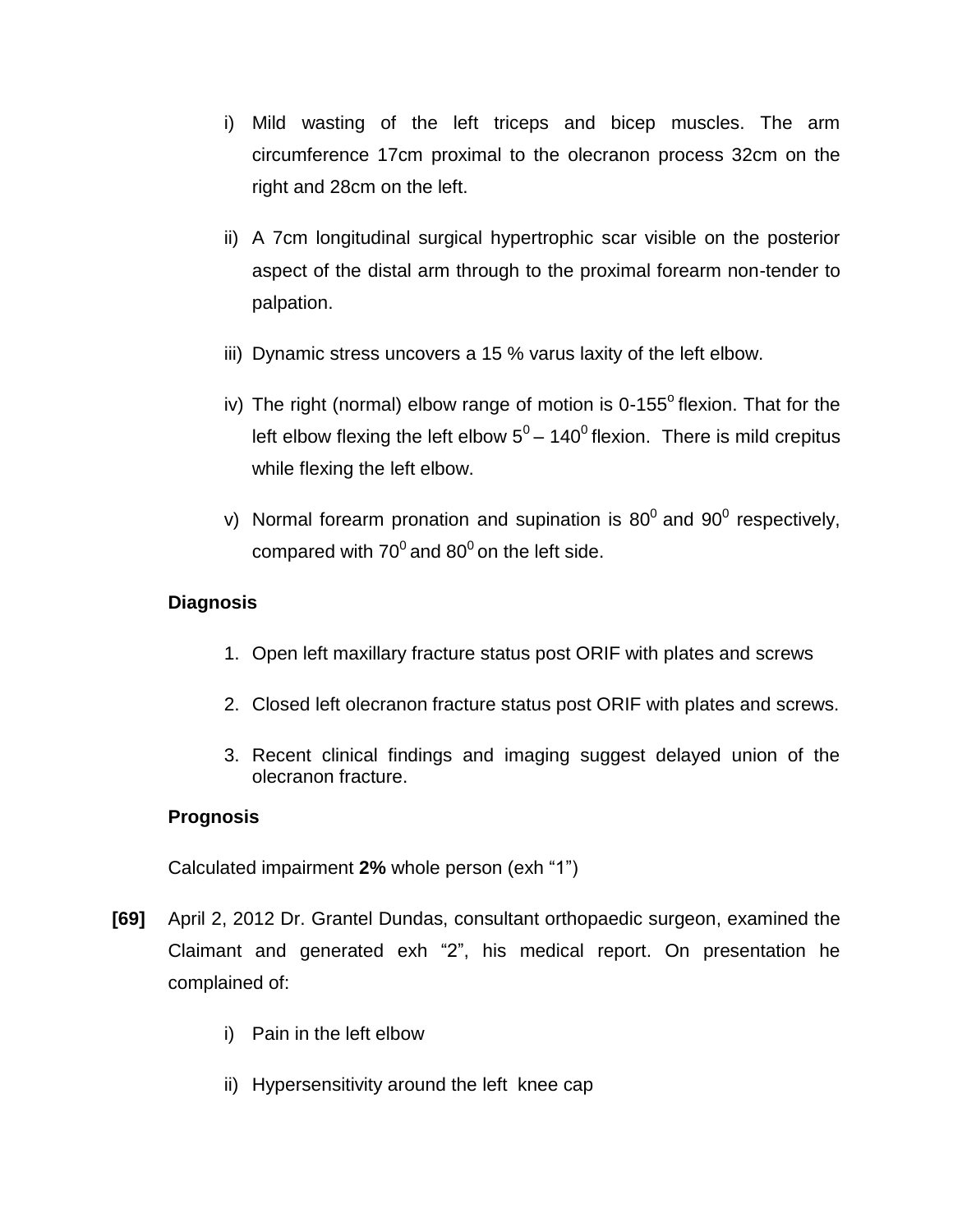iii) Pain in the left side of the face.

The doctor found:

- 1. Left elbow tender to the touch. He lacks full range of motion of the elbow.
- 2. The scars around his patella are very sensitive to touch and he was unable to kneel.
- 3. He had a 7.5cm scar posterity over the distal end of the left humerus tender to palpation. A 10<sup>0</sup> flexion contracture of the elbow. He could flex to 145<sup>0</sup> compared to 0-155<sup>0</sup> on the unaffected side. There was impaired triceps power rated at 4 on a scale of 0-5. There was also reduction of the left mid arm circumference by 1.5cm on the left.

## He **diagnosed**:

- (i) fracture left olecranon with open reduction and internal fixation.
- (ii) Peri patellar laceration with hypertrophic scaring.

Calculated impairment **2%** whole person.

**[70]** The Claimant testified that it was very difficult to cope after the accident. He had negative feeling about himself. He felt different. Life no longer was appealing. People stopped coming around him and the relationship with his girlfriend came to an end. He had anxiety attack. He still experienced nightmares, panic attacks and he feels defenceless. He was seen by Dr. Clayton Sewell, consultant forensic psychiatrist, February 4, 2013, who generated a report, exh "3". The doctor diagnosed Post-Traumatic Stress Disorder (PTSSD) and opined with a reasonable degree of medical certainty that the Claimant did sustain and continues to experience mental or emotional injuries as a result of being involved in the motor vehicle accident June 9, 2010. The doctor's prognosis, amongst others, reveals that (i) Mr. Scott experienced a major stressor that impacted on his emotional state. This is amenable to therapy and may result in significant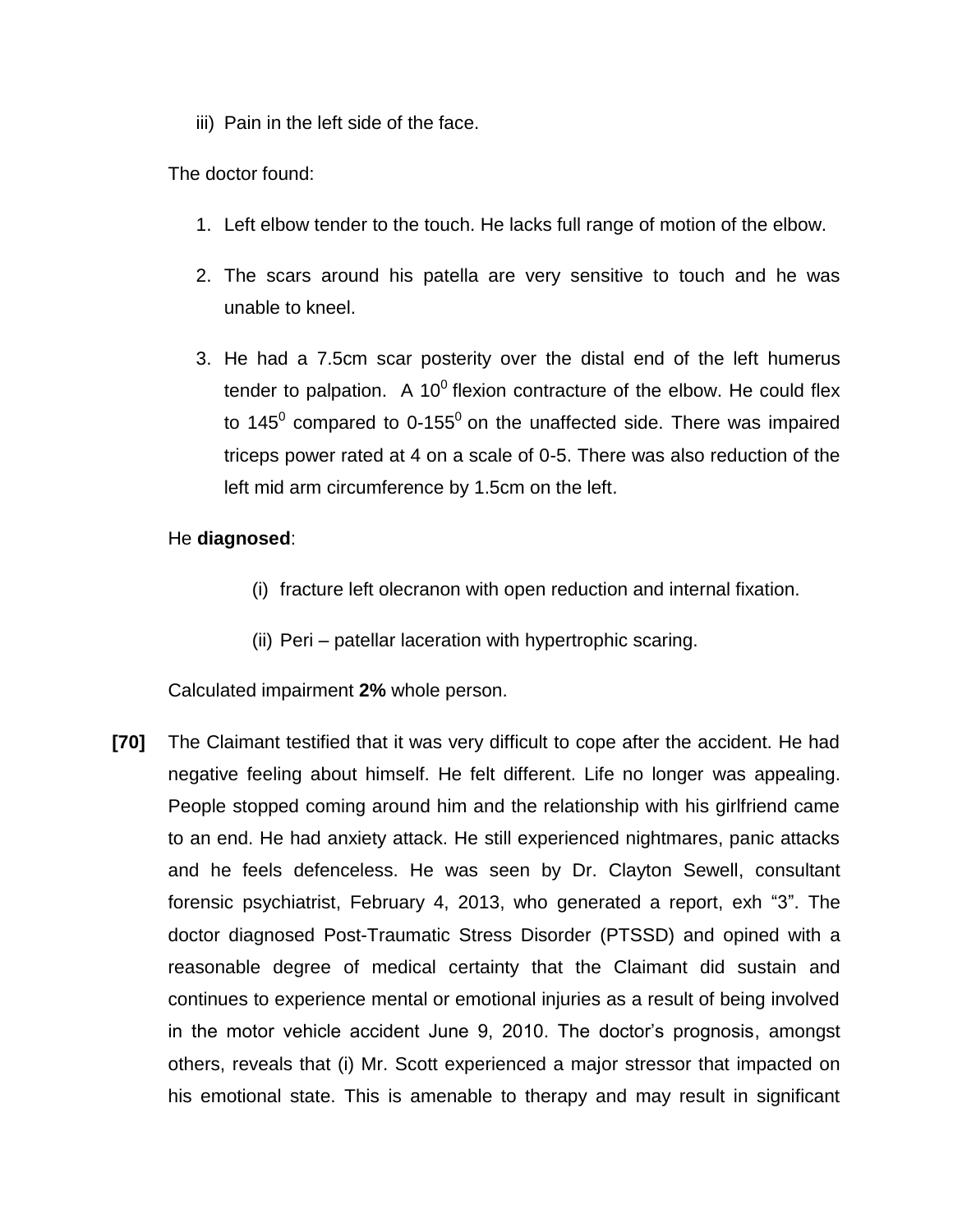amelioration of his symptoms. (ii) His Global Assessment of Functioning (GAF) indicates that mentally he is functioning in the region of 60% of normal whole person levels. (iii) It is likely that Mr. Scott's PTSD symptoms will respond to therapy and given that approximately two (2) years has elapsed since the accident, he should return to close to normal functioning within the next thirty-six (36) months.

Dr. Sewell generated an addendum to exh "3", exh "4", stating that the 60% of normal (whole person) levels represents a 10% residual mental and behavioural disorder impairment.

**[71]** In relation to general damages, the Claimant submits that the following cases are instructive:

**Leroy White v Winston Waldron** CL 1996 B 219 Khan Vol. 5 page 103

**Tennesia Samuels (bnf Calvin Samuels) v Grace Watt and S. Levin** Claim No. 2004HCV01180 Khan Vol. 6 pages 92

**Constance Johnson v Exclusive Holiday of Elegance Ltd**. et al Khan vol. 6 page 188 and suggested an award of \$3.5M.

In relation to the post traumatic stress disorder the following cases were recommended as useful guides:

**Marva Protz-Mancocchio v Ernest Smatt** Khan vol. 15 page 284.

**Joan Morgan and Cecil Lawrence v A.G for Jamaica** Khan vol. 6 page 220 and proposes a sum of \$2M as appropriate under this head of damages.

**[72]** The Defendant submits as useful guides, the cases of **Ernest Waldon v Kipling Davidson et al Harrison on Damages 2nd ed**. Page 128; **Leroy White v Winston Waldron Khan vol. 6** page 105, as well as **Tennesia Samuels v Grace Watt**; **Munkman on Damages for Personal Damages and Death 11th Ed** Appendix I , and proposes the sum of \$2M as a fair and reasonable sum, as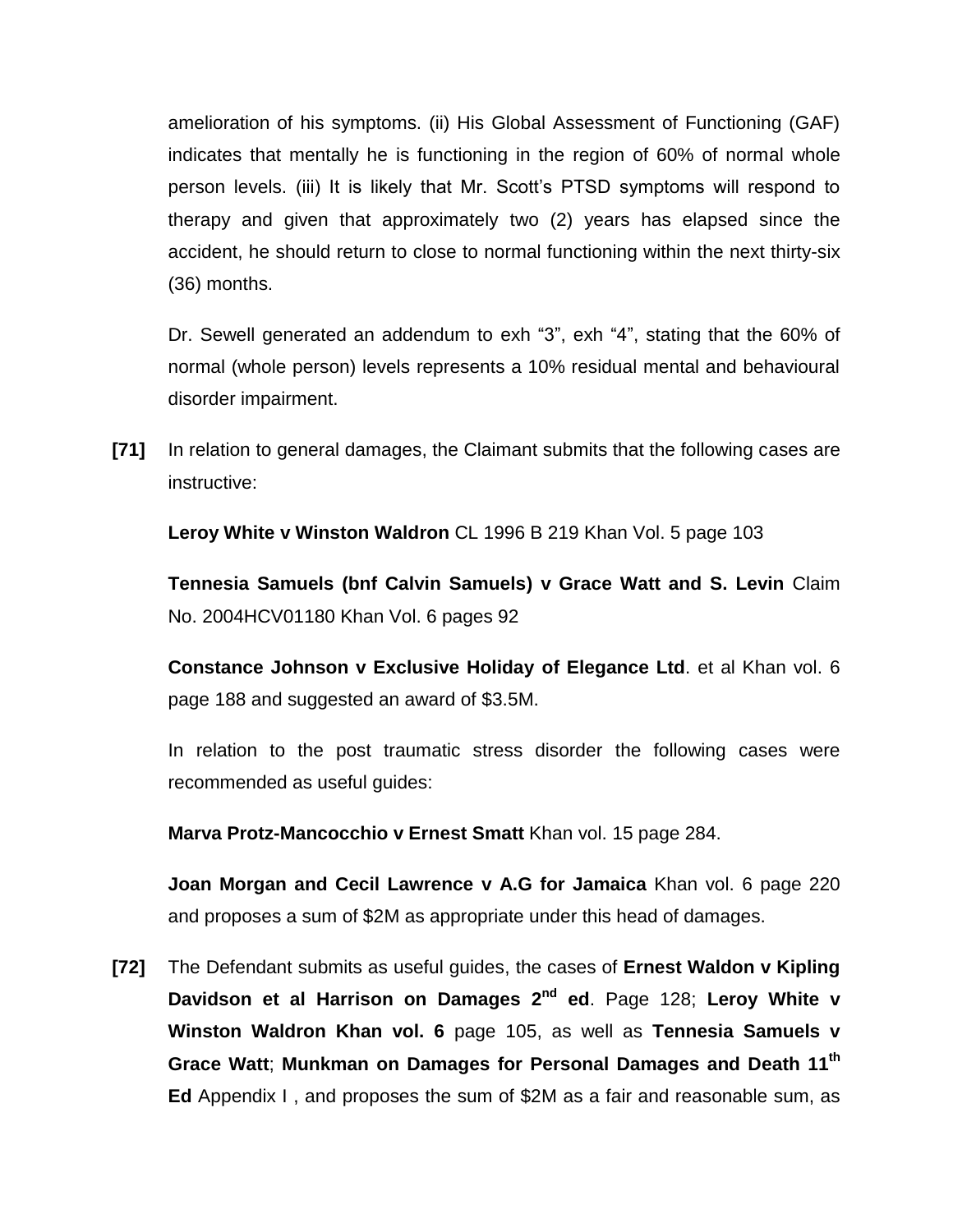Sewell's report shows that the Claimant's emotional state is amenable to pharmacological and psychological therapy and that with the successful implementation of therapy, the Claimant would return to normal functioning within 36 months.

- **[73]** In **Tennesia Samuels'** case, the Claimant, an infant 13, was injured whilst crossing the road. She suffered:
	- (i) Pain and swelling of right elbow
	- (ii) Displaced fracture of the olecranon
	- (iii) T. Condylar fracture of the distal humerus. Her residual deficit was estimated as 2% of the whole person and it was doubted that she would regain full range of extension of the elbow.

In November 2005 she was awarded \$900,000.00 as general damages; revalued this amounts to \$2,316,379.40

In **Leroy White's** case the Claimant, a driver 53 years old at trial, injured in a motor vehicle collision, suffered:

- (i) Swelling and tenderness of the left elbow.
- (ii) Displaced fracture of olecranon process at left elbow. His impairment was assessed at 4% whole person.

In May 1999 he was awarded the sum of \$500,000.00 in relation to general damages: pain and suffering and loss of amenities; revalued this amounts to \$2,456,600.73

**[74]** The Claimant at bar suffered:

Open maxillary fracture as well as fracture of the left olecranon as well as lacerations and is left with hypertrophic scaring. He had fracture to his face as well. It seems to me that his injuries are within the ranges suffered by **Tennesia**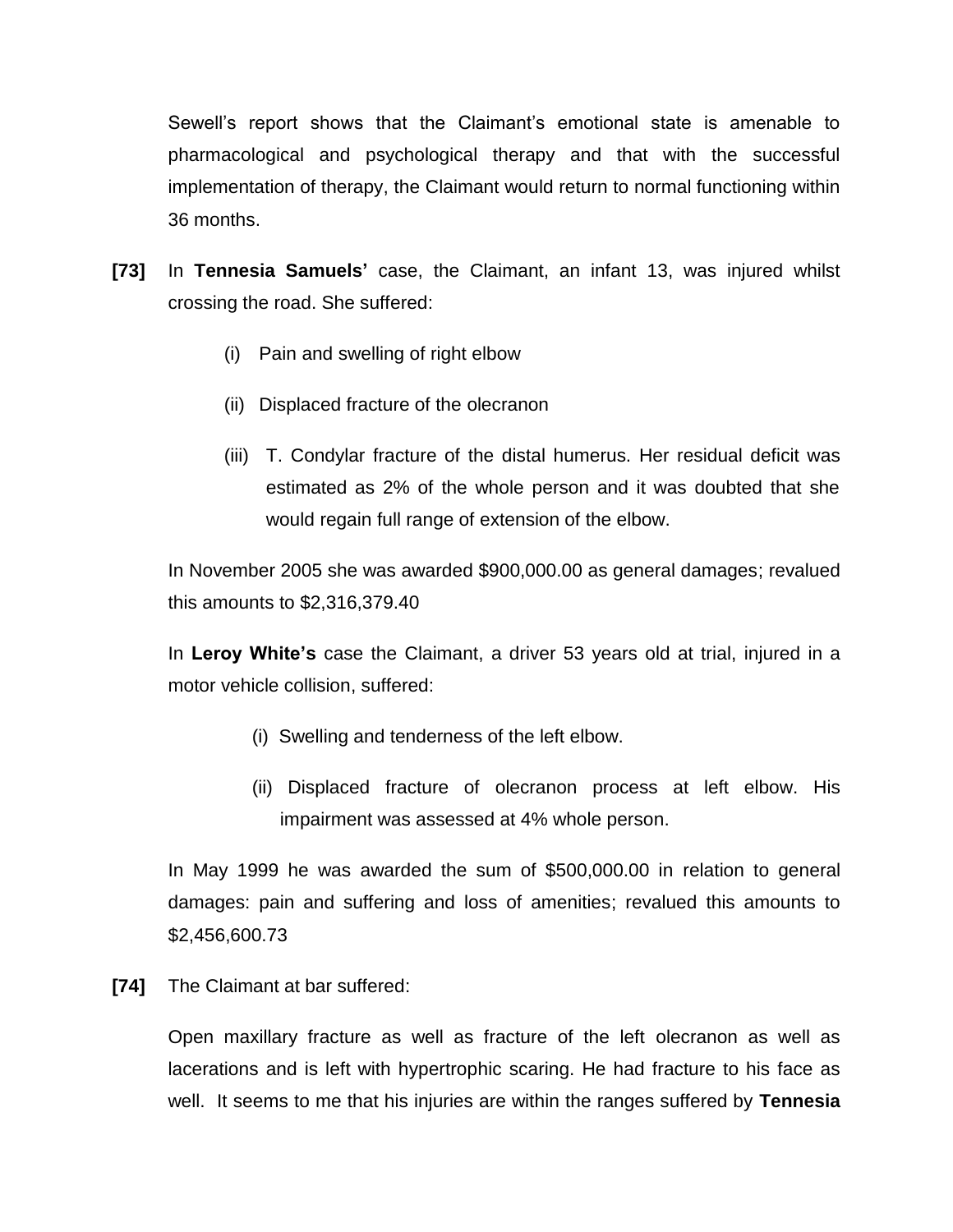as well as **White**, hence I would award him the sum of \$2.5M for general damages.

- **[75]** In relation to Psychiatric Damages, I am afraid that I cannot agree with counsel for the Defendant that there should not be a separate award under this head and lean towards the Claimant's submission that an award should indeed be made.
- **[76] Munkman on Damages for Personal Damages and Death 11th Ed**. at page 231 points out that cases within Post Traumatic Stress Disorder (PTSD) are exclusively those where there is a specific diagnosis of a reactive psychiatric disorder in which characteristic symptoms are displayed following a psychologically distressing event which was outside the range of normal human experience and which would be markedly distressing to almost anyone and at page 230: the factors amongst others to be taken into account in valuing claims of this nature are:
	- I. The injured person's ability to cope with life and work;
	- II. The effect on the injured person's relationships with family friends and those with whom he or she comes in contact;
	- III. The extent to which treatment would be successful;
	- IV. Future vulnerability;
	- V. Prognosis;
	- VI. Whether medical help has been sought.
- **[77]** I find the case of **Marva Protz-Marcocchio** useful in arriving at an award under this head. The judge awarded a sum of \$100,000.00 in April 2002. In the case at bar, Dr. Aggrey Iron had diagnosed severe PTSD. The doctor opined that the incident had materially affected the Claimant's mental and physical health and that he would require continued therapy for six (6) months.